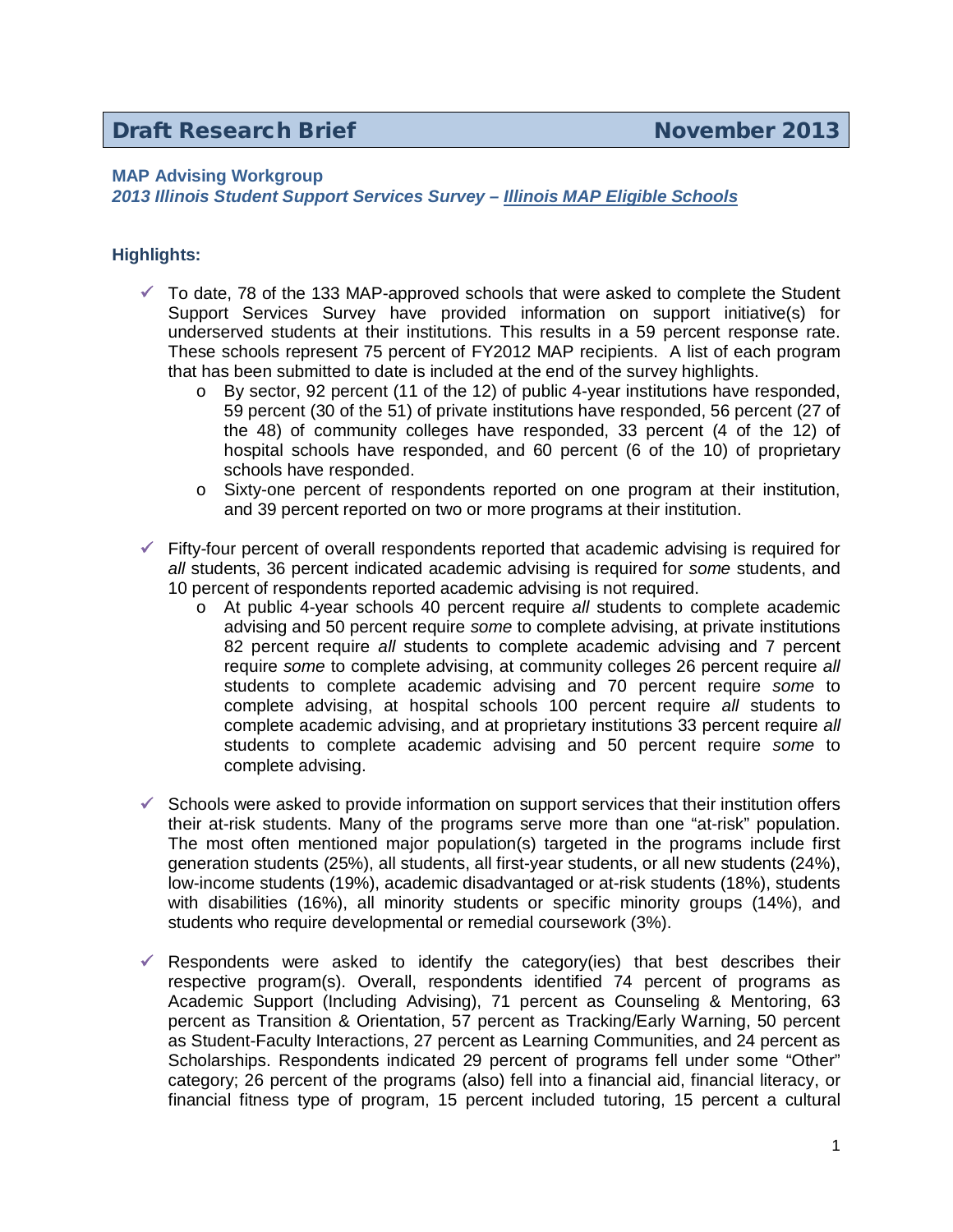program aspect, 13 percent offered some sort of skills course or workshop, 13 percent included referrals to student support services, 9 percent included career guidance and/or graduate or professional school preparation guidance, 8 percent (or 4 programs) included a book stipend, and another, 8 percent of programs (also) included an enrichment/leadership/community aspect.

 $\circ$  Just as the overall results indicate programs are using a combination of efforts in their programs, so do the results by sector. Counseling & Mentoring efforts and Academic Support (Including Advising) efforts are popular overall and by sector. Private institution programs are more likely to have Counseling & Mentoring, Student-Faculty Interaction, and Tracking/Early Warning components in their programs than the other sectors. This is true for proprietary institutions as well, although they represent a much smaller proportion of the programs.

|                                              |           | Public   |          | Community |          |             |
|----------------------------------------------|-----------|----------|----------|-----------|----------|-------------|
|                                              | Total     | 4-year   | Private  | College   | Hospital | Proprietary |
| Category                                     | $N = 190$ | $N = 57$ | $N = 65$ | $N = 57$  | $N=5$    | $N=6$       |
| <b>Counseling &amp; Mentoring</b>            | 70%       | 70%      | 80%      | 60%       | 20%      | 100%        |
| Learning Communities                         | 28%       | 28%      | 29%      | 18%       | 20%      | 50%         |
| <b>Student-Faculty Interactions</b>          | 46%       | 54%      | 57%      | 30%       | 40%      | 83%         |
| <b>Transition &amp; Orientation</b>          | 60%       | 60%      | 60%      | 63%       | 40%      | 100%        |
| <b>Academic Support (Including Advising)</b> | 75%       | 61%      | 78%      | 75%       | 60%      | 83%         |
| <b>Tracking/Early Warning</b>                | 57%       | 46%      | 65%      | 53%       | 20%      | 100%        |
| Scholarships                                 | 24%       | 30%      | 12%      | 25%       | 20%      | 33%         |
| Other                                        | 30%       | 28%      | 26%      | 32%       | 0%       | 33%         |

- $\checkmark$  The average, annual (approximate) number of students served by these initiatives is 735, ranging from a program that helps 3 students a year to a program that helps 15,000 students a year.
- $\checkmark$  For 58 percent of the programs respondents indicated there is no application process, and for 42 percent of the programs there is an application process.
- $\checkmark$  Respondents reported that for 34 percent of the programs students participating are met with at least once a week (10 percent everyday, 13 percent a couple of times a week, and 11 percent once a week), for 14 percent of the programs students are met with a couple a times a month, and 13 percent of the programs meet with students once a month or less often (6 percent once a month, 5 percent once a quarter or semester, and 2 percent once a year). For 38 percent of the programs respondents identified some "Other" frequency that they meet with students participating in their program; 48 percent, or 30 programs, meet with students based on what the student needs, and for 15 percent of the programs the frequency changes as the program progresses.
- $\checkmark$  The average amount of time spent with a student (or corresponding with a student) participating in the program in an academic year is 54 hours, ranging from 1 hour to 1,100 hours. For at least 40 of the programs/initiatives, respondents indicated the amount spent with a student varies depending on student need.
- $\checkmark$  Respondents were asked to identify the primary way(s) staff interacts with students in their program. For 95 percent of programs, respondents indicated they interact via individual face-to-face, 82 percent through email, 70 percent via group presentation, and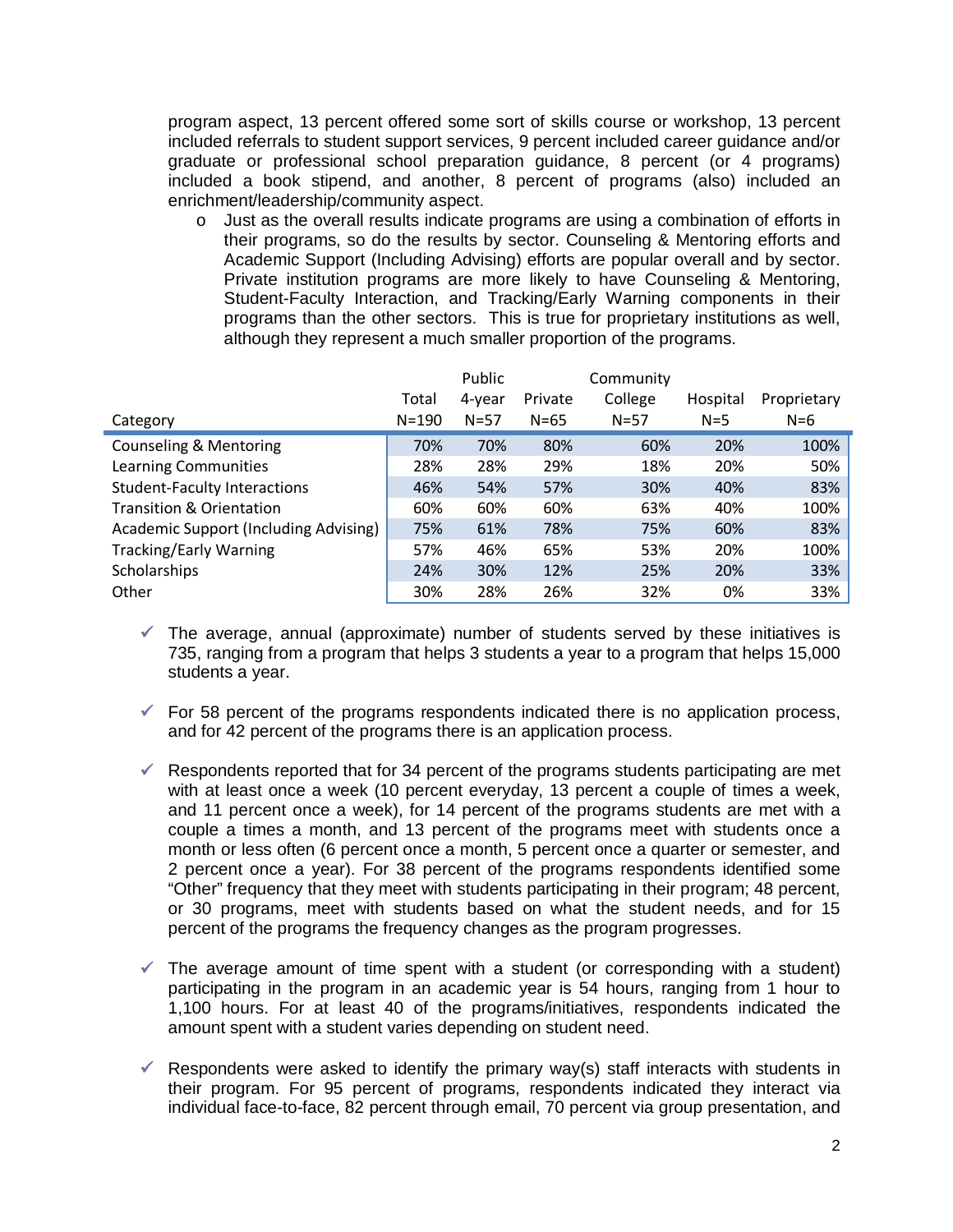37 percent through social media. For 22 percent of the programs respondents identified some "Other" way staff interacts with students, most often mentioned as phone contact (14 programs), class time (8 programs), and/or texting, postal mail, recruiting or through online student grade book and interaction software (3 programs each).

- $\checkmark$  The average annual cost (or grant amount) for the programs is \$212,081, ranging from no (additional) cost to \$1,900,000. The average, total, estimated cost per student for the programs is \$1,273, ranging from no (additional) cost to \$27,200. For those respondents who provided the source of program funding, respondents indicated 60 percent of programs are either fully or partially funded by institutional funds and/or at no additional cost to the schools, for 22 percent of programs the primary source is federal funds (25 specified Department of Education or Department of Education TRIO funding, and 3 Perkins Grant), for 11 percent of programs private or corporate grants or donations was mentioned as the source of funding, and for 8 percent (10 programs) state funding was mentioned as the primary source of funding.
- Respondents reported that 62 percent of programs are *voluntary*, and 27 percent of programs are *required*. Respondents for many of the remaining 11 percent of programs who specified "Other" indicated that some students are required to participate while the program is voluntary for others, and/or that some elements of the program are required while other elements are voluntary.
- $\checkmark$  Respondents indicated that 92 percent of the programs track the effectiveness of their initiative(s), and 8 percent of the programs do not track the effectiveness. The items respondents mention tracking include retention/persistence rates (45%), GPA or grades (34%), graduation rates (20%), utilization of services (15%), and course completion (10%). About one-fifth of respondents mentioned using multiple evaluation and assessment tools that include surveys, interviews, learning outcome assessments, focus groups, reports, meetings, etc. Formal tracking systems mentioned that aid in evaluation of programs include PALS Program, Datatel, Inside Track, Blumen Software, Jenzabar EX, Student Access Software, and the National Student Clearinghouse. About 40 percent of respondents indicated their program has been successful and/or effective, specifically through increased retention/persistence rates (56%), higher grades (44%), increased graduation rates (23%), surveys/evaluations of students (15%), and/or credit/course completion (13%).
- $\checkmark$  Twenty-three percent of respondents reported 1 staff person dedicates the majority of their time to the program at their institution, 14 percent reported 2 staff are dedicated to the program, 16 percent reported 3 or 4 staff dedicate the majority of their time to the program, and 13 percent of respondents reported 5 or more staff dedicates the majority of their time to the program at their institution. A little more than one-third of respondents identified some "Other" staff setup for the program at their institution; about half of these respondents indicated that a small portion of the responsibilities of the program are shared by several staff, and/or that no one is completely dedicated to the program, and about 30 percent of these respondents reported that their program might have one coordinator but many faculty, staff, tutors, counselors, and/or mentors that share in the responsibilities of the program.
- $\checkmark$  About 45 percent of the programs are housed in Student Services (13%), Student Affairs (12%), Student Success (12%), Student Development (5%), and/or Student Counseling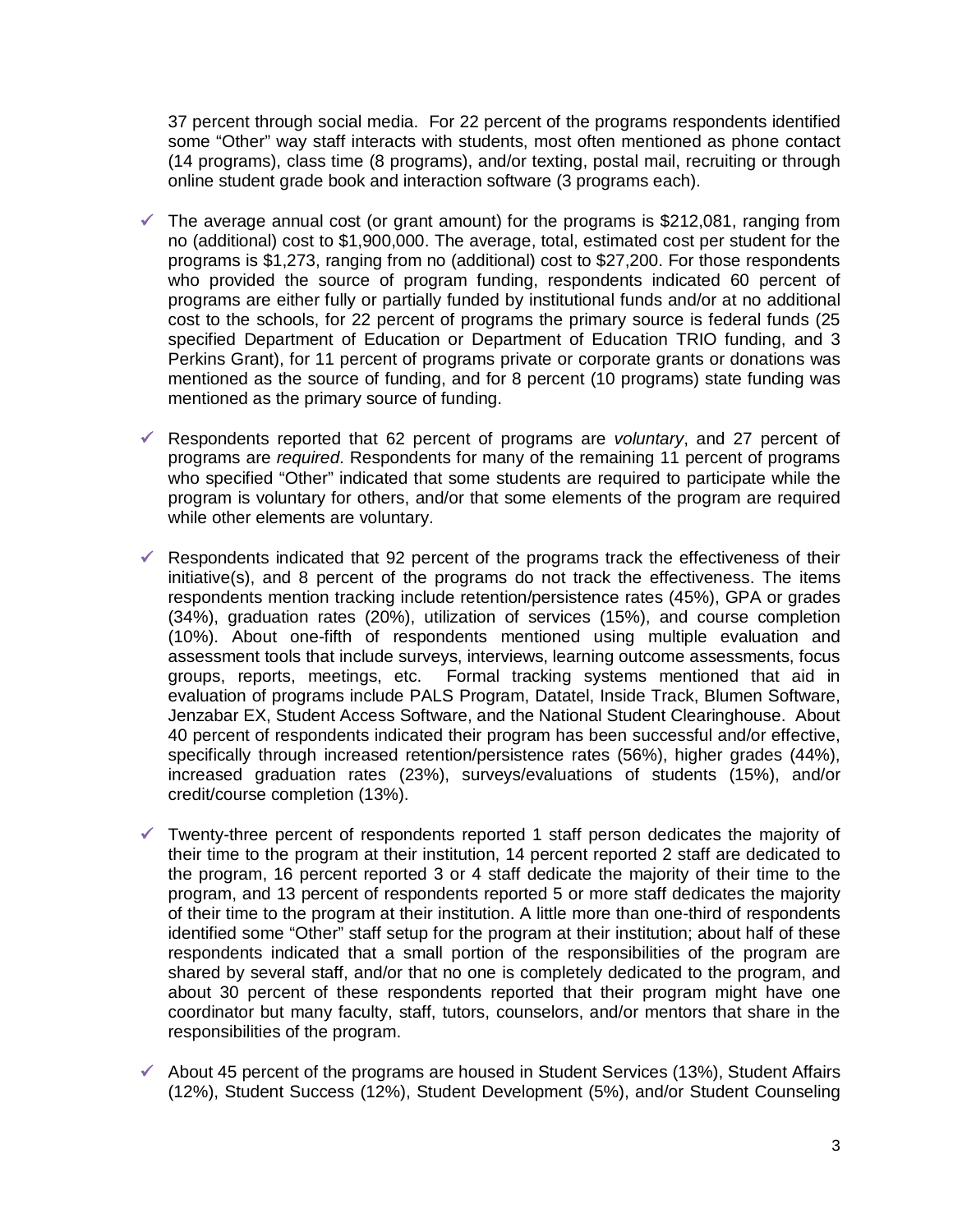(3%), and nearly one-third of the programs are housed in Academic Affairs (8%), Academic Advising (8%), Academic Area/Division (7%), and/or an Academic Resource Center (4%). Another 7 percent, or 13 programs, or housed in the Provost area, and 5 percent of programs are housed in Enrollment Management.

| <b>Institution</b>                        | <b>Program Name</b>                                                     | <b>Brief Description</b>                                                                                                                                                                                                                                                                                                                                                                                                                                                                                                                                                                                                                                                                                                                                                                                                                                                                                                                                                                                                                               |
|-------------------------------------------|-------------------------------------------------------------------------|--------------------------------------------------------------------------------------------------------------------------------------------------------------------------------------------------------------------------------------------------------------------------------------------------------------------------------------------------------------------------------------------------------------------------------------------------------------------------------------------------------------------------------------------------------------------------------------------------------------------------------------------------------------------------------------------------------------------------------------------------------------------------------------------------------------------------------------------------------------------------------------------------------------------------------------------------------------------------------------------------------------------------------------------------------|
|                                           | <b>Public 4-Year Institutions</b>                                       |                                                                                                                                                                                                                                                                                                                                                                                                                                                                                                                                                                                                                                                                                                                                                                                                                                                                                                                                                                                                                                                        |
| <b>Chicago State</b><br><b>University</b> | <b>Student Support</b><br>Services - TRIO                               | All students need support while trying to achieve the goal of<br>graduation. Student Support Services strives to assist<br>participants in as many areas as possible to achieve success. We<br>are proud to be a place where students can find assistance in<br>overcoming barriers. Services include: . One-to-one support<br>from a counselor who cares about your success. . Academic,<br>career, and personal counseling. . Access to free one-to one and<br>small group tutoring. . Exposure to leadership seminars and<br>opportunities. . Cultural activities, events, other SSS<br>participants. • Mentor program to assist in forming professional<br>relationships with faculty and administrators. Assistance with<br>enrollment in limited admission programs. . Personal assistance<br>in researching and applying for financial aid and scholarships/<br>grants. . A computer lab that is reserved for SSS students . A<br>textbook lending library .Exceptional Career Preparation<br>Services •<br>Assistance with completion of FAFSA |
|                                           | <b>University College</b><br>Program                                    | The University College Program assists incoming, freshmen<br>students whose pre-college education did not fully prepare them<br>to reach their academic potential. In turn, the UC program<br>provides students with needed resources to help them take full<br>advantage of the educational opportunities Chicago State<br>University offers and to help them succeed during their first year<br>of college with the end goal being graduation.                                                                                                                                                                                                                                                                                                                                                                                                                                                                                                                                                                                                       |
|                                           | RISE Academy--<br>Retention Initiative for<br><b>Student Engagement</b> | Students who participate in the R.I.S.E. Academy better<br>acclimate to the university and have shown to have more<br>academic success than those who do not. Why? RISE helps<br>students strengthen their study skills and much more. What RISE<br>does best is to give students a learning community that provides<br>support, encouragement, and camaraderie.                                                                                                                                                                                                                                                                                                                                                                                                                                                                                                                                                                                                                                                                                       |
|                                           | Summer Bridge                                                           | Summer Bridge is a six-week academic program that allows<br>select first-time freshman students to experience the Chicago<br>State environment prior to entering the fall term. Students<br>selected for the program receive instruction in English, Math,<br>and Reading from university instructors providing them with the<br>opportunity to receive college-level instruction before they<br>begin their first semester of college.                                                                                                                                                                                                                                                                                                                                                                                                                                                                                                                                                                                                                |
|                                           | African American<br>Male Resource Center                                | Chicago State University, AAMRChas been able to actively<br>address issues identified as key contributors to the relatively low<br>enrollment, retention, and graduation rates of African American<br>male students. By establishing the African American Male                                                                                                                                                                                                                                                                                                                                                                                                                                                                                                                                                                                                                                                                                                                                                                                         |

## **Illinois Campus-Based Student Support Services for Underserved Students**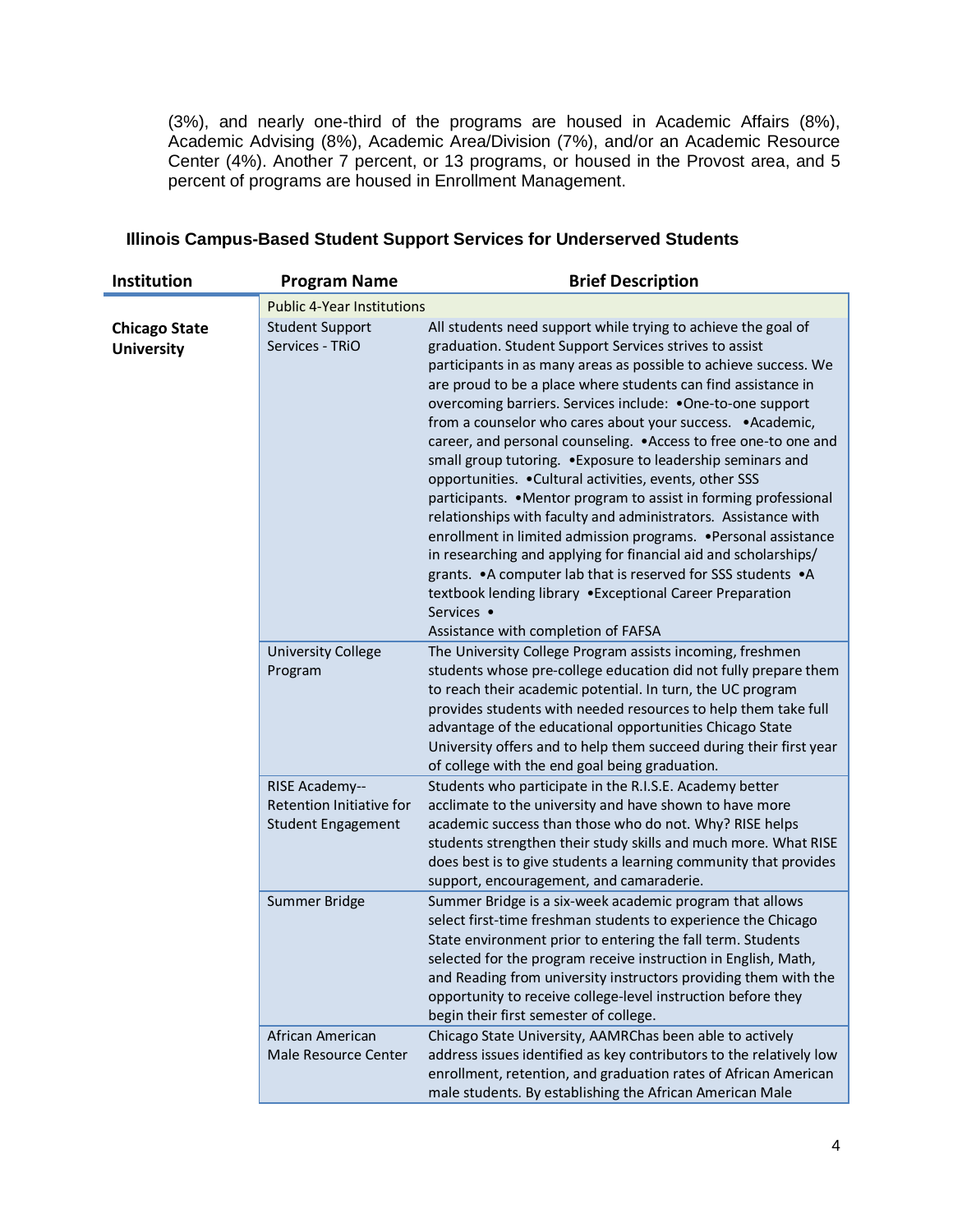|                                                                   | Resource Center (AAMRC), the university has managed to<br>provide students within this demographic a range of academic<br>support services that were not previously available to them.<br>Since the inception of the AAMRC program in 2009, CSU has<br>managed to remove many of the academic barriers that stood as<br>hindrances to the successful matriculation and graduation of<br>many African American male students in preceding years.<br>Services currently being offered by the center include, but are<br>not limited to: free academic printing/copying services, free<br>textbook rental, internet access (via Mac & PC computers),<br>professional development training, free tutoring, work study<br>employment opportunities, and youth mentor training and<br>placement.                                                                                                                                                                                                                                                                                                                                                                                                                                                                                                                             |
|-------------------------------------------------------------------|------------------------------------------------------------------------------------------------------------------------------------------------------------------------------------------------------------------------------------------------------------------------------------------------------------------------------------------------------------------------------------------------------------------------------------------------------------------------------------------------------------------------------------------------------------------------------------------------------------------------------------------------------------------------------------------------------------------------------------------------------------------------------------------------------------------------------------------------------------------------------------------------------------------------------------------------------------------------------------------------------------------------------------------------------------------------------------------------------------------------------------------------------------------------------------------------------------------------------------------------------------------------------------------------------------------------|
| <b>Counseling Services</b>                                        | All students need support while trying to achieve the goal of<br>graduation. Student Support Services strives to assist<br>participants in as many areas as possible to achieve success. We<br>are proud to be a place where students can find assistance in<br>overcoming barriers. Services include: . One-to-one support<br>from a counselor who cares about your success. • Academic,<br>career, and personal counseling. . Access to free one-to one and<br>small group tutoring. . Exposure to leadership seminars and<br>opportunities. . Cultural activities, events, other SSS<br>participants. • Mentor program to assist in forming professional<br>relationships with faculty and administrators. • Assistance with<br>enrollment in limited admission programs. . Personal assistance<br>in researching and applying for financial aid and scholarships/<br>grants. . A computer lab that is reserved for SSS students . A<br>textbook lending library . Exceptional Career Preparation<br>Services .Assistance with completion of FAFSA The Counseling<br>Center recognizes how experiences outside of the classroom can<br>influence a student's academic performance and psychological<br>well-being. Students may need help in in managing personal,<br>social, educational, and vocational concerns. |
| Abilities Office of<br><b>Disabled Student</b><br><b>Services</b> | The Abilities Office of Disabled Student Services, in collaboration<br>with other university departments, is committed to providing<br>appropriate auxiliary aids and services for students with<br>disabilities in an effort to ensure their full participation in<br>activities, programs, and services on campus and in the<br>community. The Abilities Office is dedicated to promoting the<br>self-advocacy of students with disabilities and is committed to<br>working wit CSU administration on the development and<br>revision of policies and procedures relevant to students with<br>disabilities. The Abilities Office is a resource for disability-related<br>information for the university.                                                                                                                                                                                                                                                                                                                                                                                                                                                                                                                                                                                                             |
| Latino Resource<br>Center                                         | The LRC supports Latino students who are preparing to enter<br>CSU. Once students enroll at CSU, students are offered cultural,<br>leadership & professional development, and<br>counseling/advising.                                                                                                                                                                                                                                                                                                                                                                                                                                                                                                                                                                                                                                                                                                                                                                                                                                                                                                                                                                                                                                                                                                                  |
| Gateway Program                                                   | This program was created to assist first-generation, low-income<br>and ethnic minority students that did not score high on their<br>ACT.                                                                                                                                                                                                                                                                                                                                                                                                                                                                                                                                                                                                                                                                                                                                                                                                                                                                                                                                                                                                                                                                                                                                                                               |
| TRiO - Student                                                    | Support program for students that are the first in their families                                                                                                                                                                                                                                                                                                                                                                                                                                                                                                                                                                                                                                                                                                                                                                                                                                                                                                                                                                                                                                                                                                                                                                                                                                                      |
|                                                                   |                                                                                                                                                                                                                                                                                                                                                                                                                                                                                                                                                                                                                                                                                                                                                                                                                                                                                                                                                                                                                                                                                                                                                                                                                                                                                                                        |

## **Eastern Illinois University**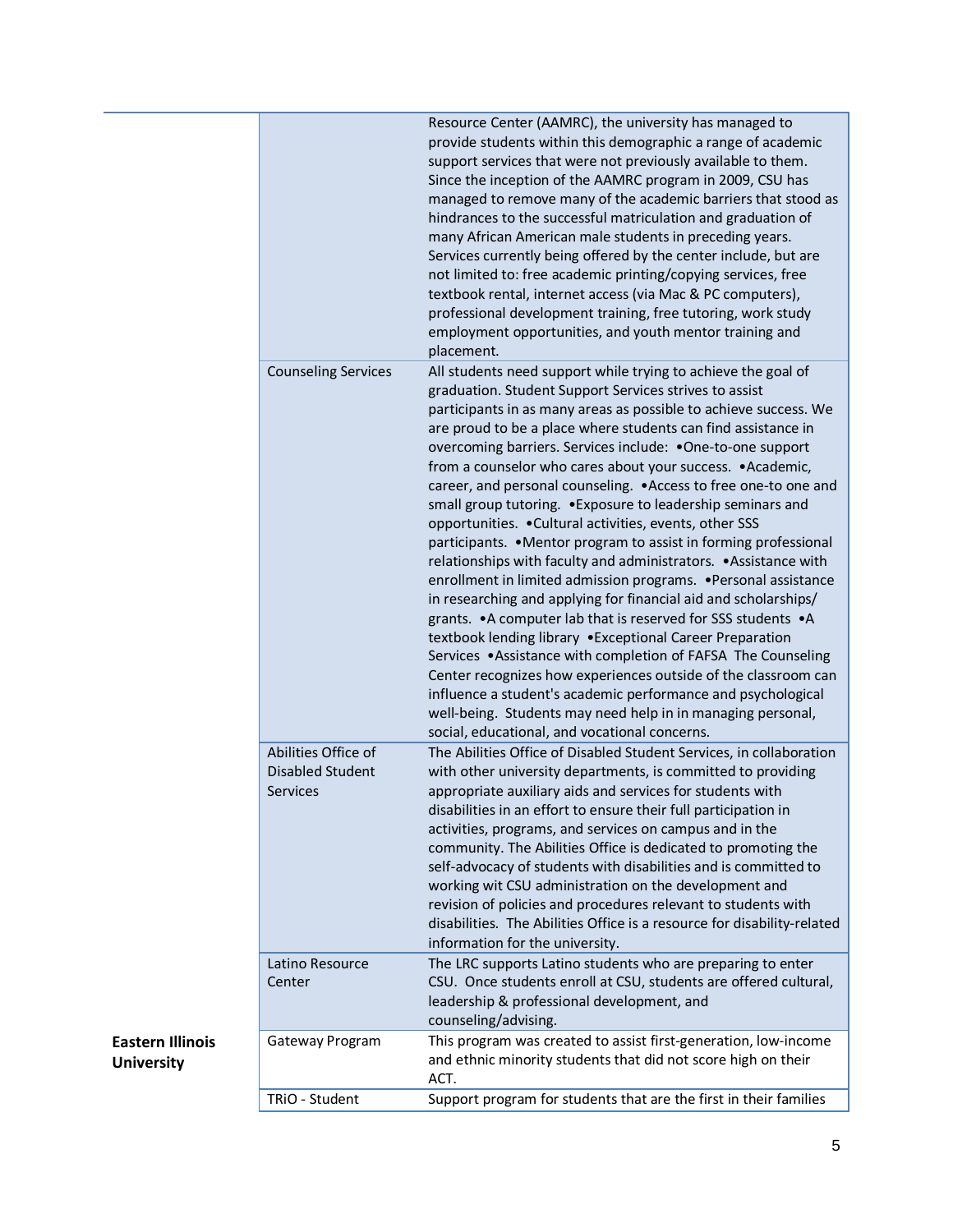| Illinois State    |
|-------------------|
| <b>University</b> |

|                            | <b>Support Services</b>     | to go to college.                                                  |
|----------------------------|-----------------------------|--------------------------------------------------------------------|
| <b>Illinois State</b>      | TRiO - Student              | TRIO/SSS advisors provide: pre-registration advisement,            |
| <b>University</b>          | <b>Support Services</b>     | assistance with establishing Individual Education Plans and        |
|                            |                             | Contracts, academic coaching meetings, drop/add counseling,        |
|                            |                             | referrals for tutoring and other areas, assistance in selecting a  |
|                            |                             | major, and assistance in developing realistic schedules and        |
|                            |                             | course loads.                                                      |
|                            | <b>SUccess</b>              | Success 101 is composed of a 2-credit hour first year seminar      |
|                            | 101/University              | focusing on academic skill building (University Success Skills),   |
|                            |                             |                                                                    |
|                            | <b>Success Skills</b>       | weekly academic coaching meetings, and web of academic,            |
|                            |                             | financial and social support during the first semester of college. |
|                            | Louis Stokes Alliance       | Funded by the National Science Foundation, LS-AMP is a support     |
|                            | for Minority                | program for minority students majoring in Biology, Chemistry,      |
|                            | Participation (LS-AMP)      | Computer Science, Math, or any other STEM program.                 |
|                            | <b>University Scholars</b>  | Each scholarship is valued at \$6,000 per year and is renewable    |
|                            |                             | for up to eight semesters providing participants maintain a        |
|                            |                             | minimum 2.75 cum GPA at the completion of each academic            |
|                            |                             | year. The potential total value of the scholarship is \$20,000.    |
|                            |                             | Coordinated services and benefits are provided for all University  |
|                            |                             | Scholars through the University Scholars Support Program. The      |
|                            |                             | major objectives of the University Scholars Support Program are    |
|                            |                             | to assist University Scholars in making successful transitions to  |
|                            |                             | the University, provide programs and services to enhance their     |
|                            |                             | chances for academic success, and provide opportunities for        |
|                            |                             | academic enrichment as well as personal and professional           |
|                            |                             | growth as they complete their undergraduate degree                 |
|                            |                             | requirements. The program is administered by Targeted              |
|                            |                             | Retention Services in University College.                          |
|                            |                             |                                                                    |
|                            | <b>English Scholars</b>     | Recipients of this award, referred to as English Scholars, will    |
|                            |                             | receive a new lap top computer and be granted access to the        |
|                            |                             | Julia N. Visor Academic Center computer lab for their personal     |
|                            |                             | and professional use. In addition, students will receive           |
|                            |                             | technology training and academic support.                          |
|                            | University                  | The University College Undergraduate Professional Development      |
|                            | Professional                | (UPD) grant program, formally the Minority Professional            |
|                            | <b>Development Grant</b>    | Development grant, provides financial assistance to selected       |
|                            |                             | undergraduate students who wish to participate in certain          |
|                            |                             | academic or professional development activities of their           |
|                            |                             | choosing.                                                          |
|                            | Mentoring and               | Through MASAI, first-year and transfer students are paired with    |
|                            | Academic                    | upper-class students who serve as mentors and role models.         |
|                            | Achievement Initiative      | During the fall semester, mentors assist mentees with academic     |
|                            |                             | work, help them get involved in the campus community and           |
|                            |                             | organizations, assist with their transition into the University    |
|                            |                             | culture, and provide information about campus resources.           |
| Northeastern               | <b>TRIO Student Support</b> | Student Support Services (SSS) is a federally funded TRIO grant    |
|                            | <b>Services</b>             | program designed to provide supportive academic and personal       |
| <b>Illinois University</b> |                             | services to a select number of eligible students at Northeastern   |
|                            |                             | Illinois University (NEIU). Students, who meet the federal         |
|                            |                             | eligibility criteria, have the potential for achieving a college   |
|                            |                             | degree and need a support system in order to achieve this goal,    |
|                            |                             | are chosen for the program.                                        |
|                            |                             |                                                                    |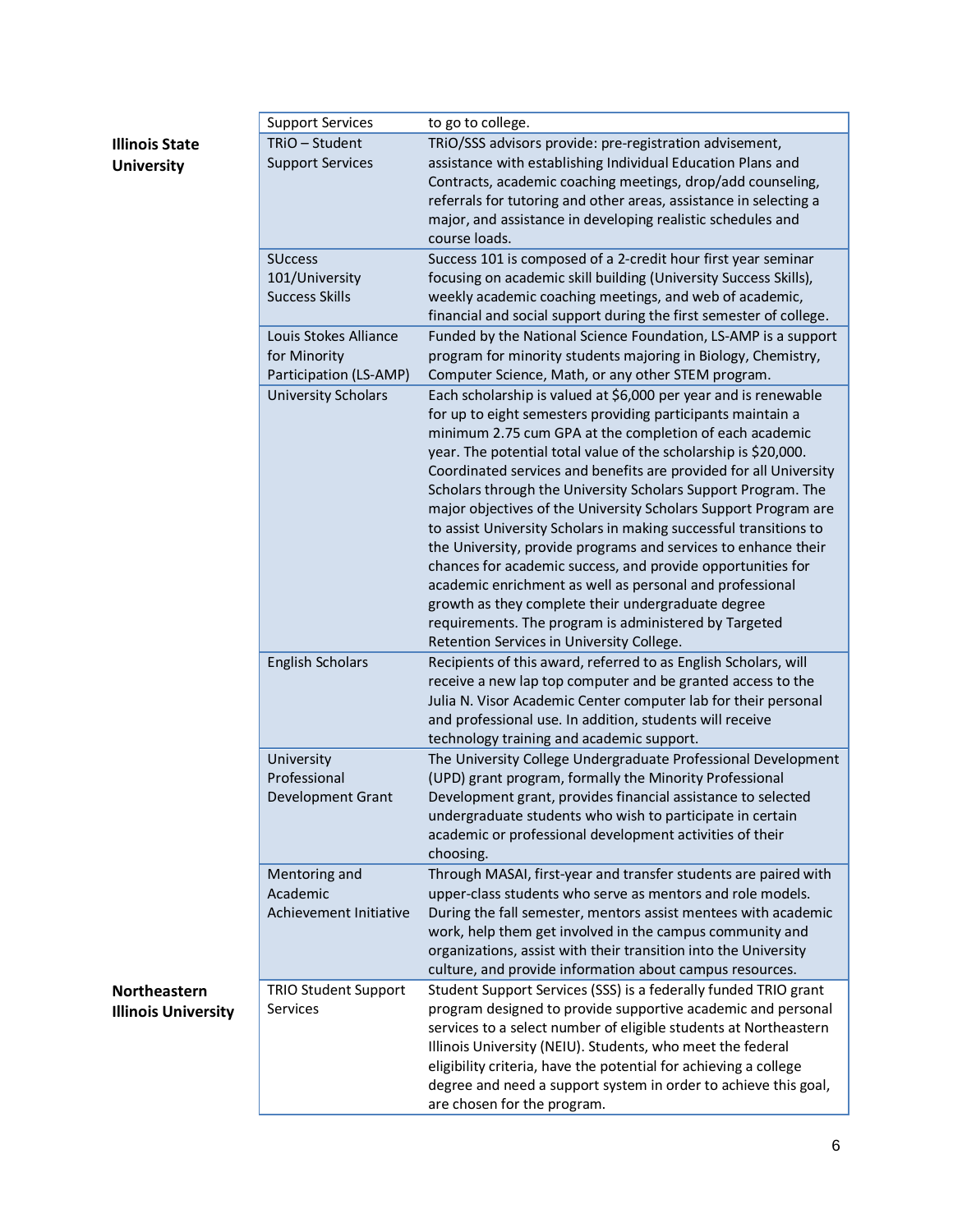| <b>Northern Illinois</b><br><b>University</b>     | <b>ACCESS PAL, ACCESS</b><br>Supplemental<br>Instruction, ACCESS A+                                                                            | One-on-one tutoring, tutoring centers, enhanced tutoring with<br>tutors attending classes with students and providing study/skill<br>building sessions outside of class, reading efficiency and                                                                                                                                                                                                                                                                                                                                                                                                                                                                                                                                                                                                                                                                                                                                                                                                                                                                                                                                                                                                                                                                                                                                                                                                                                  |
|---------------------------------------------------|------------------------------------------------------------------------------------------------------------------------------------------------|----------------------------------------------------------------------------------------------------------------------------------------------------------------------------------------------------------------------------------------------------------------------------------------------------------------------------------------------------------------------------------------------------------------------------------------------------------------------------------------------------------------------------------------------------------------------------------------------------------------------------------------------------------------------------------------------------------------------------------------------------------------------------------------------------------------------------------------------------------------------------------------------------------------------------------------------------------------------------------------------------------------------------------------------------------------------------------------------------------------------------------------------------------------------------------------------------------------------------------------------------------------------------------------------------------------------------------------------------------------------------------------------------------------------------------|
|                                                   | program<br>Chance Program                                                                                                                      | effectiveness, time management, test anxiety as requested.<br>. Individual and group academic, personal and career counseling.<br>• Financial aid counseling and follow-up process. • Academic<br>monitoring and follow-up throughout the student's<br>undergraduate career. . Tutorial assistance for courses.<br>• Academic skills-enhancement courses. • Introductory university<br>transition skills-building course taught by a counselor. • Peer<br>mentoring for freshmen and transfer students. . Exit counseling<br>services for students withdrawing or transferring from NIU.                                                                                                                                                                                                                                                                                                                                                                                                                                                                                                                                                                                                                                                                                                                                                                                                                                         |
| <b>Southern Illinois</b><br><b>University-C</b>   | <b>Total Intake Model for</b><br>academic advisement<br>with University<br>College, First-Year and<br><b>Exploratory Student</b><br>Advisement | Total Intake Model for Academic Advisement to provide<br>Institutional completion-focused standardized approach utilizing<br>professional academic advisement and faculty mentors: First<br>Year and Exploratory Student Advisement that integrates career<br>development and planning during the first year that switches the<br>focus to matching degree(s) options to career aspirations.<br>Academic policies to support early declaration of major and<br>degree completion. First semester registration includes<br>UCOL101-3, Foundations of Inquiry, English and Math with all<br>foundations skills to be completed in first year. Early<br>Intervention and Math Success Course to identify students at-<br>risk for failure in Math and provide an academically valuable<br>alternative that protects GPA and completes core curriculum.<br>Sophomore transition programming that intentionally prepares<br>the declared student to move to the academic college where a<br>professional advisor continues the developmental process of<br>preparing the student for the consultative relationship with<br>faculty as mentor. Professional academic advisement is<br>provided throughout the academic career and required<br>advisement is supported with registration user numbers (RUN).<br>Partners with Educational Advisory Board Student Success<br>Collaborative for data-informed platform supporting a high- |
| <b>University of</b><br><b>Illinois - Chicago</b> | TRIO: Academic<br><b>Support Program</b>                                                                                                       | quality advisement experience through technology and analytics.<br>The Federal TRIO Programs are educational opportunity<br>outreach programs designed to motivate and support students<br>from disadvantaged backgrounds. TRIO includes outreach and<br>support programs targeted to serve and assist low-income, first<br>generation college students and students with disabilities to<br>progress through the academic pipeline to post baccalaureate<br>programs. Services include workshops, supplemental counseling<br>and academic advising, sponsored leadership and cultural<br>activities, as well as academic resources such as a computer lab<br>and text book library.                                                                                                                                                                                                                                                                                                                                                                                                                                                                                                                                                                                                                                                                                                                                             |
|                                                   | <b>Academic Center for</b><br>Excellence                                                                                                       | A multi-faceted student support center that provides the<br>necessary academic programs and learning assistance to help<br>promote student success and growth at all levels of the college<br>experience. A broad set of curricula to accommodate the<br>cognitive and practical demands of the student body are offered<br>to ensure their ability to overcome obstacles that affect their<br>learning. Builds on academic abilities that students have                                                                                                                                                                                                                                                                                                                                                                                                                                                                                                                                                                                                                                                                                                                                                                                                                                                                                                                                                                         |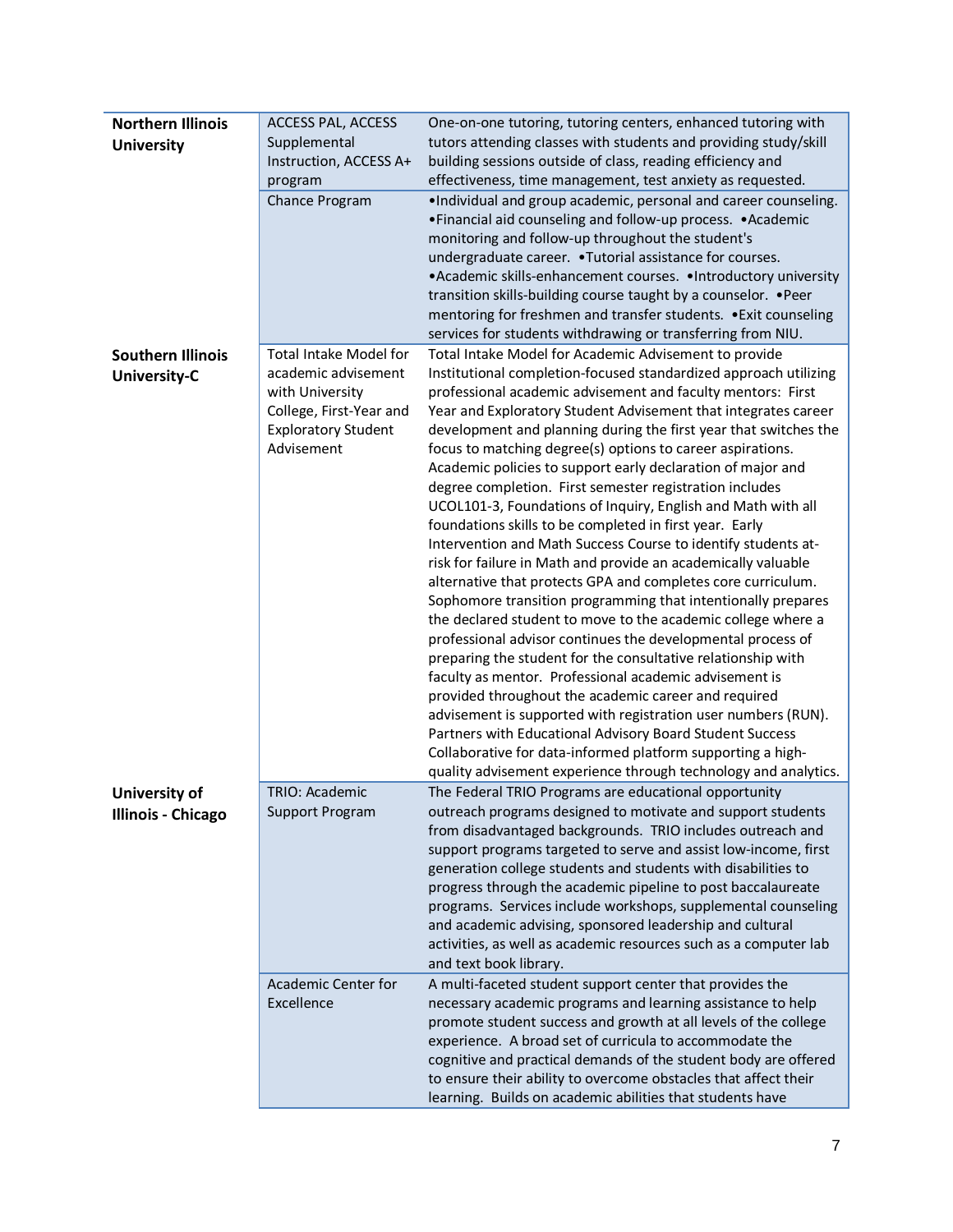|                                                                                | currently and provides practical interventions to address the<br>development of critical thinking and reading skills, effective<br>communication skills (writing and oral), development of English<br>communication skills as a second language, effective study skills,<br>and vocabulary skills.                                                                                                                                                                                                                                                                                                                                                                                                                                                                                                         |
|--------------------------------------------------------------------------------|------------------------------------------------------------------------------------------------------------------------------------------------------------------------------------------------------------------------------------------------------------------------------------------------------------------------------------------------------------------------------------------------------------------------------------------------------------------------------------------------------------------------------------------------------------------------------------------------------------------------------------------------------------------------------------------------------------------------------------------------------------------------------------------------------------|
| African American<br><b>Academic Network</b>                                    | The African American Academic Network (AAAN) is committed<br>to creating an inclusive and supportive campus environment by<br>sponsoring academic, social, and cultural activities to encourage<br>student engagement. AAAN provides comprehensive services<br>with recruitment and admission counseling, supplemental<br>academic advising, tutoring, and personal growth and<br>development.                                                                                                                                                                                                                                                                                                                                                                                                             |
| Native American<br><b>Support Program</b>                                      | The Native American Support Program (NASP) endeavors to<br>serve as advocates for native students for entrée into higher<br>education; addressing the development of Native students<br>served; providing services to assist Native students in developing<br>and achieving educational goals; assisting Native students in<br>acquiring the necessary skills, knowledge, and attributes to<br>succeed in and complete postsecondary education; provide an<br>environment that recognizes the diversity of backgrounds and<br>learning styles of Native students served; and develop<br>collaborative relationships with diverse institutions,<br>organizations, schools, parents and families, and communities to<br>promote a setting conducive to the completion of a<br>postsecondary degree.          |
| Hispanic Center of<br>Excellence                                               | The Hispanic Center of Excellence runs programs in a full<br>pipeline format starting with pre-college through medical<br>education and continuing medical education to expand the care<br>and quality of care for Latinos across Chicagoland. The programs<br>range from mentoring, career advising, assistance with transition<br>to college and medical school through Medicina Scholars, etc.                                                                                                                                                                                                                                                                                                                                                                                                          |
| <b>LARES: Latin American</b><br>Recruitment and<br><b>Educational Services</b> | LARES is designed to recruit, retain and graduate Latino<br>Students. The program also serves to promote higher education<br>in the areas of graduate and professional school.                                                                                                                                                                                                                                                                                                                                                                                                                                                                                                                                                                                                                             |
| <b>President's Award</b><br>Program                                            | The President's Award Program provides scholarships to<br>talented students and programming to motivate and support<br>students.                                                                                                                                                                                                                                                                                                                                                                                                                                                                                                                                                                                                                                                                           |
| L Stokes Alliance for<br><b>Minority Participation</b>                         | Students are offered the opportunity to participate in<br>Mathematics/Physics Workshops, Undergraduate Research,<br>Teacher Assistant Assistants in the ESP Workshops.                                                                                                                                                                                                                                                                                                                                                                                                                                                                                                                                                                                                                                     |
| Summer College                                                                 | Summer College is a tuition-free collection of college programs<br>that increase incoming students' chances of success by easing<br>their transition from high school to college by offering students a<br>no-cost opportunity to improve their writing, math, and<br>chemistry skills to earn a revised placement into credit-bearing<br>courses. Revised placement will accelerate their college career<br>and reduce their financial burden by removing one or two non-<br>credit bearing courses from their tuition bill; and will introduce<br>them to college-level work prior to beginning at UIC, help<br>building a community of peers, socio-emotional connection to<br>university staff and instructors, In 2012, Summer College was<br>composed of 13 individual programs offered by colleges, |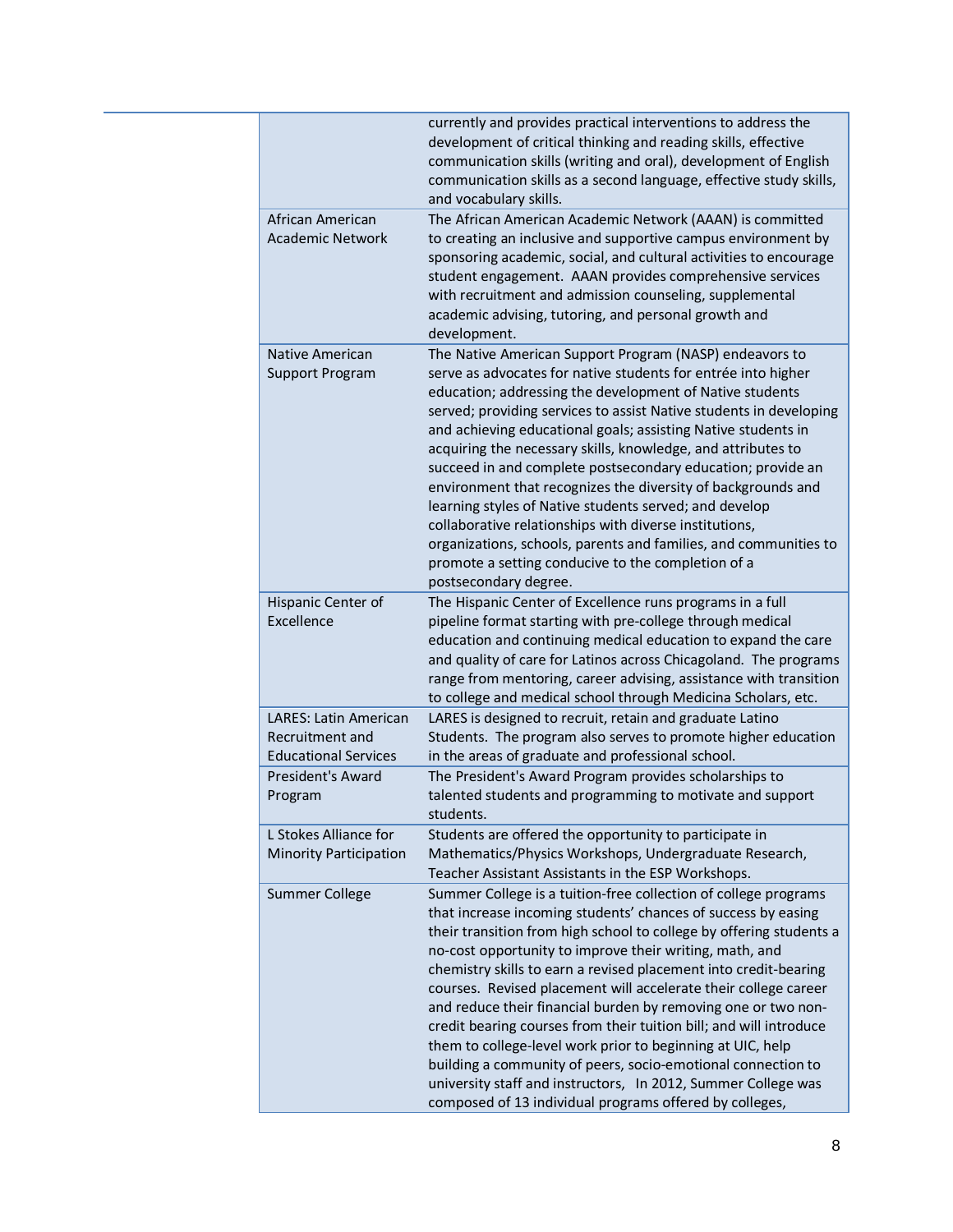| departments, and student support units across the campus.<br>Students who participated in the Summer Enrichment Programs<br>exhibited increased first-to-second-year retention rates. It is<br>critical to note our most vulnerable students, students who are<br>underprepared academically and often underrepresented ethnic<br>minorities are those who benefit from the positive effects of<br>Summer College. A majority of Summer College participants are<br>either African American or Hispanic.<br>Undergraduate<br>Since opening full-time in January the USC has intervened with<br><b>Success Center</b><br>529 students via email, phone, text, and in-person advising. We<br>have helped to administer Early Alert programming, mentoring<br>by both peers and faculty, and connecting students to resources<br>throughout the UIC campus. The USC also fills a role with<br>advisors and assists in profession development, advisor training,<br>etc. In the future, the USC will expand its role as a referral and<br>resource center, essentially providing a "one stop" experience<br>for students to access advising, resources, and assistance on<br>campus.<br><b>Disability Resource</b><br>LARES is designed to recruit, retain and graduate Latino<br>Center<br>Students. The program also serves to promote higher education<br>in the areas of graduate and professional school.<br>Summer Research<br>Participants receive instruction on numerous areas of<br><b>Opportunity Program</b><br>conducting research including (but not limited to) research<br>methods, formulating a research question, analyzing data,<br>structuring research models as well as research presentation<br>skills. In addition, each student is paired with a UIC faculty<br>member who serves as a research mentor who works closely<br>with the student on a research project. SROP students must<br>present and report on this research at the SROP Research<br>Symposium at the conclusion of the program.<br>Urban Health Program<br>Students are encouraged to participate in the UHP<br>Undergraduate Pre-Health Student Organization, a University-<br>recognized student group that provides its members<br>opportunities to network with current healthcare professionals<br>across all disciplines. In 2012, UHP faculty began developing<br>curriculum for a pre-matriculation program that is part of UIC's<br>Summer College initiative for incoming freshmen. This program<br>gives incoming students a head start in transitioning into the<br>academic rigor of pre-health college work and exposes them to<br>the UHP mission and to career and academic planning<br>information across all the health sciences.<br>The CHANCE programs strive to stimulate critical thinking skills;<br>The CHANCE program<br>problem solving reflective practices, technological<br>advancements aimed to encourage, engage and empower<br>students that are diverse in nature and concentrate on<br>accountability, organizational leadership, multimedia<br>presentations, written and oral communications, and much<br>more<br>Program designed to help transition first-generation students to<br><b>Necessary Steps</b><br>university life at UIS. We provide experienced and<br>knowledgeable role models for undergraduate students seeking<br>a college degree. |  |
|--------------------------------------------------------------------------------------------------------------------------------------------------------------------------------------------------------------------------------------------------------------------------------------------------------------------------------------------------------------------------------------------------------------------------------------------------------------------------------------------------------------------------------------------------------------------------------------------------------------------------------------------------------------------------------------------------------------------------------------------------------------------------------------------------------------------------------------------------------------------------------------------------------------------------------------------------------------------------------------------------------------------------------------------------------------------------------------------------------------------------------------------------------------------------------------------------------------------------------------------------------------------------------------------------------------------------------------------------------------------------------------------------------------------------------------------------------------------------------------------------------------------------------------------------------------------------------------------------------------------------------------------------------------------------------------------------------------------------------------------------------------------------------------------------------------------------------------------------------------------------------------------------------------------------------------------------------------------------------------------------------------------------------------------------------------------------------------------------------------------------------------------------------------------------------------------------------------------------------------------------------------------------------------------------------------------------------------------------------------------------------------------------------------------------------------------------------------------------------------------------------------------------------------------------------------------------------------------------------------------------------------------------------------------------------------------------------------------------------------------------------------------------------------------------------------------------------------------------------------------------------------------------------------------------------------------------------------------------------------------------------------------------------------------------------------------------------------------------------------------------------------------------------------------------------------------------------------------------------------------------------------------------------------------------------------------------------------------------------------------------------------|--|
|                                                                                                                                                                                                                                                                                                                                                                                                                                                                                                                                                                                                                                                                                                                                                                                                                                                                                                                                                                                                                                                                                                                                                                                                                                                                                                                                                                                                                                                                                                                                                                                                                                                                                                                                                                                                                                                                                                                                                                                                                                                                                                                                                                                                                                                                                                                                                                                                                                                                                                                                                                                                                                                                                                                                                                                                                                                                                                                                                                                                                                                                                                                                                                                                                                                                                                                                                                                      |  |
|                                                                                                                                                                                                                                                                                                                                                                                                                                                                                                                                                                                                                                                                                                                                                                                                                                                                                                                                                                                                                                                                                                                                                                                                                                                                                                                                                                                                                                                                                                                                                                                                                                                                                                                                                                                                                                                                                                                                                                                                                                                                                                                                                                                                                                                                                                                                                                                                                                                                                                                                                                                                                                                                                                                                                                                                                                                                                                                                                                                                                                                                                                                                                                                                                                                                                                                                                                                      |  |
|                                                                                                                                                                                                                                                                                                                                                                                                                                                                                                                                                                                                                                                                                                                                                                                                                                                                                                                                                                                                                                                                                                                                                                                                                                                                                                                                                                                                                                                                                                                                                                                                                                                                                                                                                                                                                                                                                                                                                                                                                                                                                                                                                                                                                                                                                                                                                                                                                                                                                                                                                                                                                                                                                                                                                                                                                                                                                                                                                                                                                                                                                                                                                                                                                                                                                                                                                                                      |  |
|                                                                                                                                                                                                                                                                                                                                                                                                                                                                                                                                                                                                                                                                                                                                                                                                                                                                                                                                                                                                                                                                                                                                                                                                                                                                                                                                                                                                                                                                                                                                                                                                                                                                                                                                                                                                                                                                                                                                                                                                                                                                                                                                                                                                                                                                                                                                                                                                                                                                                                                                                                                                                                                                                                                                                                                                                                                                                                                                                                                                                                                                                                                                                                                                                                                                                                                                                                                      |  |
|                                                                                                                                                                                                                                                                                                                                                                                                                                                                                                                                                                                                                                                                                                                                                                                                                                                                                                                                                                                                                                                                                                                                                                                                                                                                                                                                                                                                                                                                                                                                                                                                                                                                                                                                                                                                                                                                                                                                                                                                                                                                                                                                                                                                                                                                                                                                                                                                                                                                                                                                                                                                                                                                                                                                                                                                                                                                                                                                                                                                                                                                                                                                                                                                                                                                                                                                                                                      |  |
|                                                                                                                                                                                                                                                                                                                                                                                                                                                                                                                                                                                                                                                                                                                                                                                                                                                                                                                                                                                                                                                                                                                                                                                                                                                                                                                                                                                                                                                                                                                                                                                                                                                                                                                                                                                                                                                                                                                                                                                                                                                                                                                                                                                                                                                                                                                                                                                                                                                                                                                                                                                                                                                                                                                                                                                                                                                                                                                                                                                                                                                                                                                                                                                                                                                                                                                                                                                      |  |
|                                                                                                                                                                                                                                                                                                                                                                                                                                                                                                                                                                                                                                                                                                                                                                                                                                                                                                                                                                                                                                                                                                                                                                                                                                                                                                                                                                                                                                                                                                                                                                                                                                                                                                                                                                                                                                                                                                                                                                                                                                                                                                                                                                                                                                                                                                                                                                                                                                                                                                                                                                                                                                                                                                                                                                                                                                                                                                                                                                                                                                                                                                                                                                                                                                                                                                                                                                                      |  |

**University of Illinois - Springfield**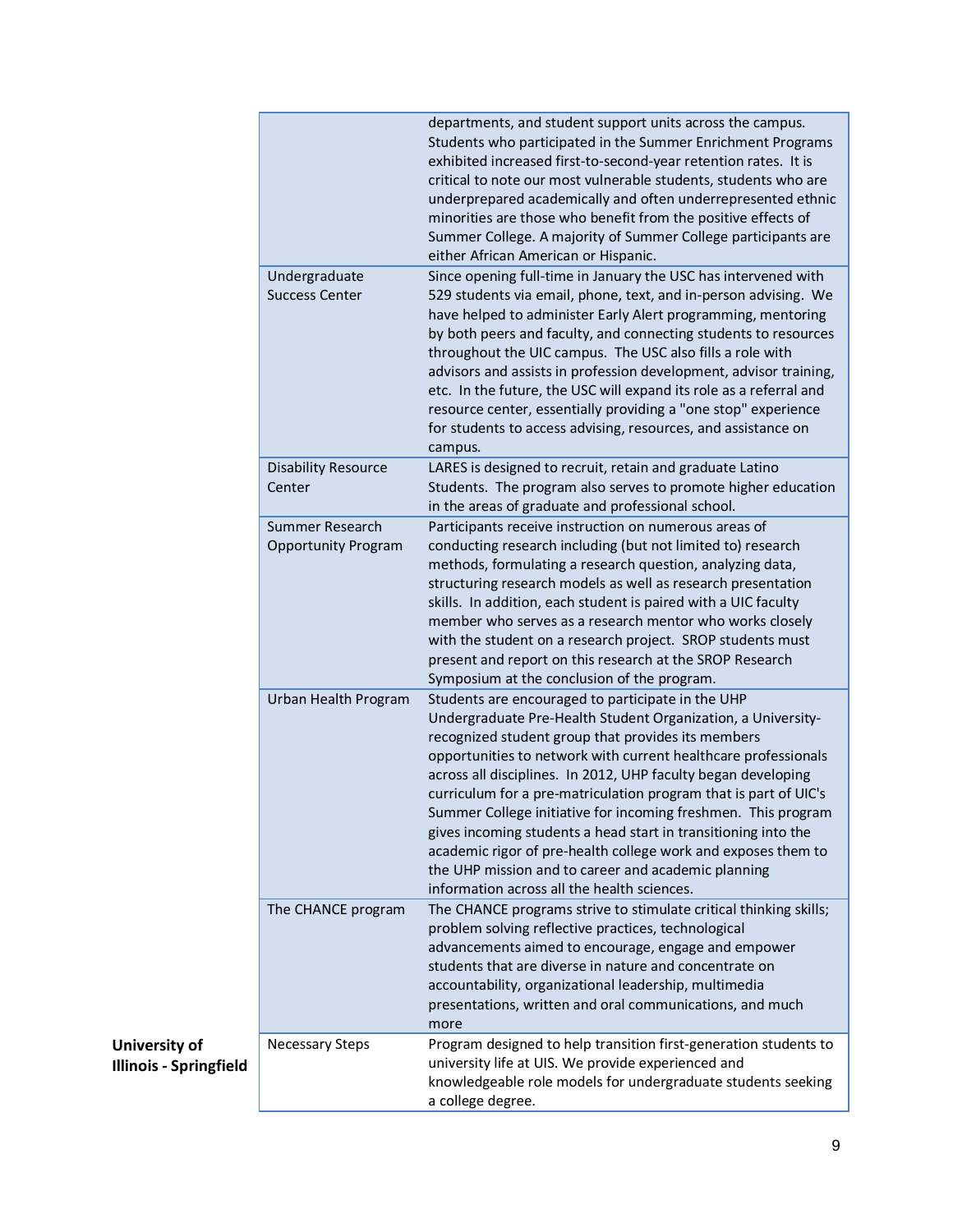|                   | <b>Black Male Retention -</b> | Strive to create an environment where Black Males have a           |
|-------------------|-------------------------------|--------------------------------------------------------------------|
|                   | <b>Black Male Collegiate</b>  | smooth transition into college and educational resources to        |
|                   | Society                       | graduate them from UIS.                                            |
|                   | <b>STARS - Students</b>       | They receive individualized attention through regular              |
|                   |                               |                                                                    |
|                   | Transitioning for             | appointments with academic advisors, peer mentors, and First       |
|                   | <b>Academic Retention</b>     | Year Experience Instructors.                                       |
|                   | and Success                   |                                                                    |
| University of     | <b>Enrichment Academy</b>     | The Enrichment Academy's aim is to serve those who have            |
| Illinois - Urbana |                               | traditionally been underserved in the College of Business          |
|                   |                               | without making attendance at programs mandatory and thus           |
|                   |                               | creating a stigma. As we will be serving a very diverse set of     |
|                   |                               | subgroups, we are also planning to provide programs specifically   |
|                   |                               | targeting each of the populations. For instance, we are planning   |
|                   |                               | some workshops for international students that focus on client-    |
|                   |                               | facing interpersonal skills to better prepare them for the career  |
|                   |                               | fair and employment opportunities with U.S. companies. We          |
|                   |                               | have a student committee focusing on the transfer student          |
|                   |                               | experience and how to orient both on-campus and off-campus         |
|                   |                               |                                                                    |
|                   |                               | students effectively in the fall. Tutors for math, economics, and  |
|                   |                               | computer science courses that are part of the business core        |
|                   |                               | curriculum will be available for all students in the college, but  |
|                   |                               | targeting these populations. We will also hold early               |
|                   |                               | intervention programs for a small cohort of incoming freshmen      |
|                   |                               | as well as provide additional services to students before tests in |
|                   |                               | historically difficult freshman year classes such as MATH 125 and  |
|                   |                               | CS 105. Sunday Small Talks will be held monthly which will allow   |
|                   |                               | students to create community with peers they may not normally      |
|                   |                               | connect with for a variety of reasons. These events will be        |
|                   |                               | sponsored by companies to help students network and get a feel     |
|                   |                               | for a variety of job markets/majors.                               |
|                   | Liberal Arts and              | Established in 1968, the Access and Achievement Program (AAP)      |
|                   | <b>Sciences Access and</b>    | is the flagship student academic service program within the        |
|                   | Achievement Program           | College of Liberal Arts and Sciences (LAS) Student Academic        |
|                   | (LAS AAP)                     | Affairs Office. It is designed to provide a supportive learning    |
|                   |                               | environment, promote self-advocacy and students' academic          |
|                   |                               | success through systematic monitoring of academic                  |
|                   |                               | performance, individualized academic advising, intensive           |
|                   |                               | personal and career counseling, structured student/teacher         |
|                   |                               | interaction through enrollment in program-sponsored course         |
|                   |                               | sections, academic workshops, enrichment and leadership            |
|                   |                               |                                                                    |
|                   |                               | activities and identification of opportunities for research and    |
|                   |                               | scholarships. We strive to connect students with University        |
|                   |                               | resources that will complement their academic talents and will     |
|                   |                               | help shape their academic paths and ambitions. Our goal is to      |
|                   |                               | prepare students for academic success, graduation, and a life of   |
|                   |                               | impact. LAS AAP encompasses two components: (1) Declared           |
|                   |                               | (those students admitted with majors) and (2) Undeclared. LAS      |
|                   |                               | Students may also qualify for EOP consideration through the        |
|                   |                               | Undeclared component of LAS AAP. The Undeclared component          |
|                   |                               | is designed to provide retention services to a group of 100-125    |
|                   |                               | students admitted each year who have academic weaknesses           |
|                   |                               | that could place them "at risk" if they were permitted to enter    |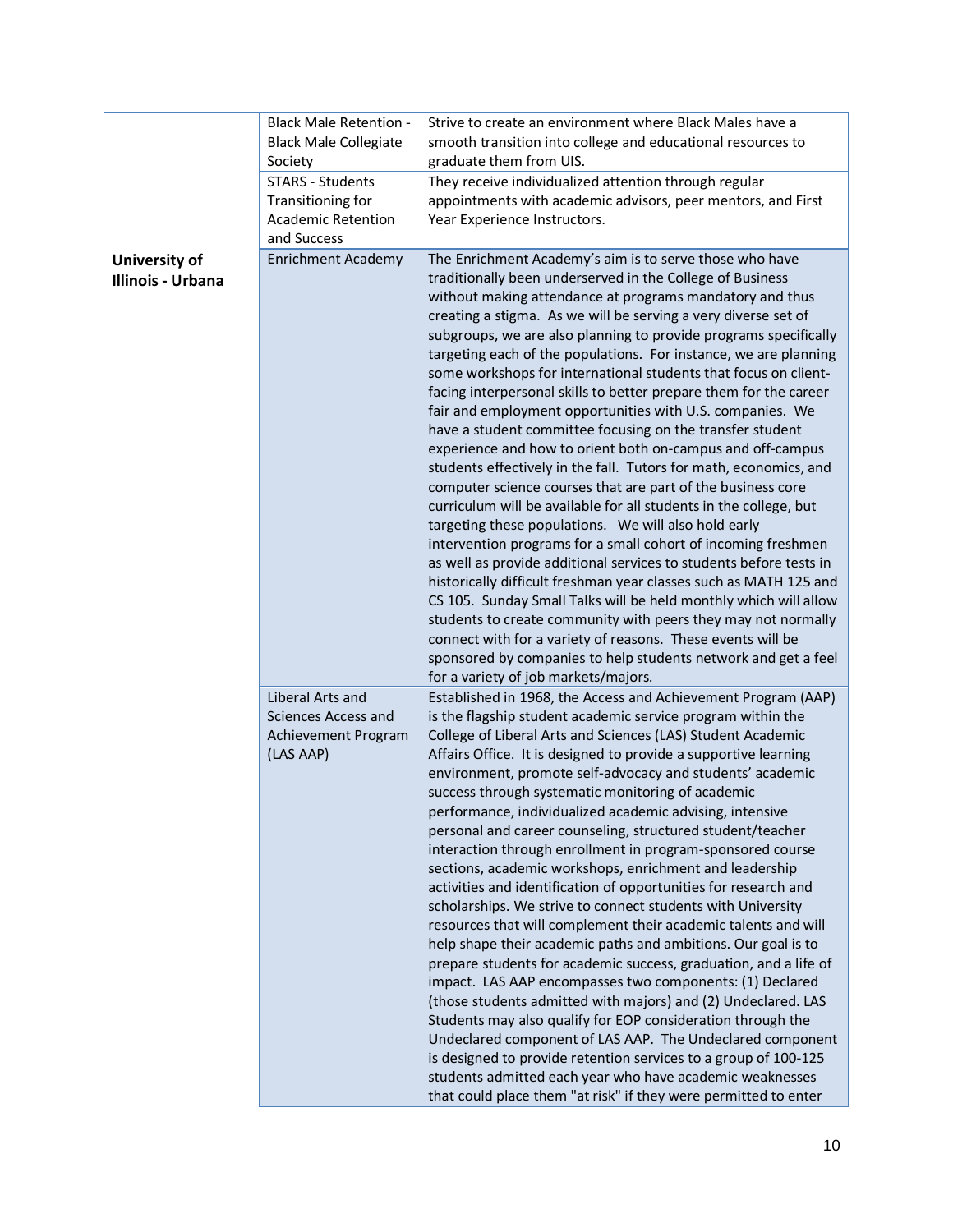|                         |                           | the University without such assistance.                             |
|-------------------------|---------------------------|---------------------------------------------------------------------|
|                         | <b>Young Scholars</b>     | Young Scholars Program in ACES is focused primarily on              |
|                         | Program in the College    | underserved and low-income students. These students are             |
|                         | of Agricultural,          | identified prior to entering college. Those who have participated   |
|                         | Consumer and              | in the College outreach programs are immediately offered the        |
|                         | Environmental             | opportunity to participate. Other students who will need some       |
|                         | Sciences (summer          | academic support due to their high school performance in math       |
|                         | program)                  | and/or science are invited by letter to participate. Participation  |
|                         |                           | is limited to 30 students. These students must agree to             |
|                         |                           | participate in all aspects of the academic support experience and   |
|                         |                           | are supervised by a graduate student who services as their          |
|                         |                           | counselor. Based on need, some of the student will receive          |
|                         |                           | specialized tutoring support in math and/or chemistry. Academic     |
|                         |                           | Support is given in both one-on-one and in group situations.        |
|                         |                           | Support regarding class scheduling, time management, etc. are       |
|                         |                           | given in one-on-one sessions as well as through email.              |
|                         |                           |                                                                     |
|                         | Program for Academic      | The program involves the development of a mentoring                 |
|                         | Support and               | relationship between a student and their advisor. It is the goal of |
|                         | Assistance (PASS)         | the advisor to establish rapport and a working relationship with    |
|                         |                           | students to empower them to make informed decisions, identify       |
|                         |                           | resources, and work on basic study strategies. Together,            |
|                         |                           | students and academic advisors craft individualized action plans    |
|                         |                           | to enhance academic performance and increase utilization of the     |
|                         |                           | tools and resources that the university has to offer.               |
|                         | Office of Minority        | The Division of General Studies partners with the Office of         |
|                         | <b>Student Affairs</b>    | Minority Student Affairs to house on-site graduate mentors.         |
|                         | <b>Graduate Mentors</b>   | Grad mentors are hired and trained by OMSA and then provide         |
|                         |                           | services to DGS students in the following ways: listening to        |
|                         |                           | students' concerns and issues before connecting them with the       |
|                         |                           | most appropriate campus resources, teaching students how to         |
|                         |                           | solve problems in a timely manner, empowering students to be        |
|                         |                           | their best advocate, advocating for students as needed.             |
|                         |                           | Mentoring services include: Academic enrichment workshops,          |
|                         |                           | advocacy, assistance with study abroad applications, group          |
|                         |                           | mentoring sessions, individual mentoring sessions, information      |
|                         |                           | dissemination, personal development workshops, and referrals.       |
| <b>Western Illinois</b> | Discover Western          | Students and families come to campus for a day for a campus         |
| <b>University</b>       |                           | tour, participate in a fair to visit with faculty, student service  |
|                         |                           | departments, advising, financial aid, and participate in group      |
|                         |                           | sessions to learn about the next steps to a successful college      |
|                         |                           | experience.                                                         |
|                         | <b>Summer Orientation</b> | Admitted new students come to a 2 day event and attend              |
|                         | and Registration          | academic sessions with faculty, participate in math and English     |
|                         | (SOAR)                    | placement exercises, meet with academic advisors Pre-advising       |
|                         |                           | Program, register for fall classes, learn about campus resources    |
|                         |                           | and services, receive WIU student ID card, experience life in a     |
|                         |                           | residence hall environment and interact with other students.        |
|                         | <b>Build Connections</b>  | The mentoring program is in its second year and has improved        |
|                         |                           | the retention rate for those who participate.                       |
|                         | Commitment                | The Western Commitment Scholarship program is awarded to all        |
|                         | Scholarship               | new freshman students who have achieved the appropriate             |
|                         |                           | ACT/SAT score and who also have an appropriate GPA. Transfer        |
|                         |                           |                                                                     |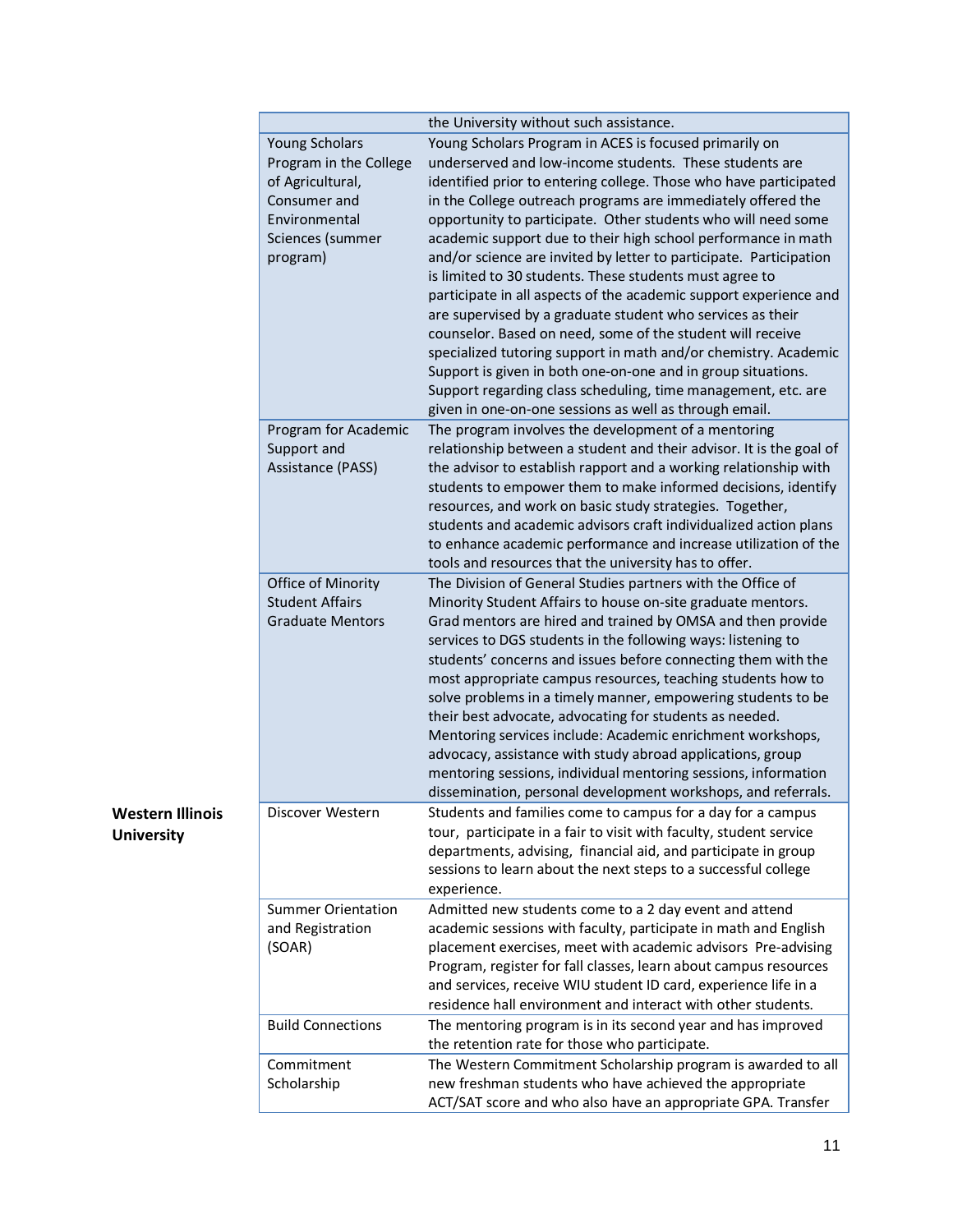|                         |                                | students are also awarded based on their final cumulative GPA.<br>The scholarship is offered in recognition of prior academic           |
|-------------------------|--------------------------------|-----------------------------------------------------------------------------------------------------------------------------------------|
|                         |                                | performance and to assist with educational costs.                                                                                       |
|                         | <b>Grant and Work</b>          | A new grant and work pilot program was started to assist high                                                                           |
|                         | program for high need          | need special admit students. These students are also advised by                                                                         |
|                         | and underachieving<br>students | the Office of Academic Services several times per semester.                                                                             |
|                         | <b>Financial Literacy</b>      | Educate students about budgeting, managing finances and                                                                                 |
|                         |                                | managing educational loans. The goal is to help students                                                                                |
|                         |                                | become confident and financially independent as they complete                                                                           |
|                         |                                | their educational goals.                                                                                                                |
|                         | Satisfactory Academic          | A policy that identifies students having severe academic                                                                                |
|                         | Progress                       | difficulties and requires the use of academic support services                                                                          |
|                         |                                | and advising to increase academic metrics and to retain financial<br>assistance.                                                        |
|                         | <b>Transitional Advising</b>   | TAP serves students who are not making satisfactory progress in                                                                         |
|                         | Program (TAP)                  | their major or who are still unclear about their major and have                                                                         |
|                         |                                | more than 45 hours. Advisors help students identify other major                                                                         |
|                         |                                | options through career exploration and transcript analysis.                                                                             |
|                         |                                | Students can only be in TAP for a year and cannot graduate                                                                              |
|                         |                                | while in TAP. * UA and TAP use the same advising personnel.                                                                             |
|                         | Office of Academic             | The Office of Academic Services (OAS) is committed to offering                                                                          |
|                         | Services (OAS)                 | deserving students who show academic potential, but who do                                                                              |
|                         |                                | not meet regular admission requirements, the opportunity to                                                                             |
|                         |                                | participate in higher education. Advisors within the program not                                                                        |
|                         |                                | only serve as mentors and advocates but also offer students                                                                             |
|                         |                                | encouragement and join with them in celebrating their many<br>successes.                                                                |
|                         | University 100 (FYE)           | Students have an opportunity to register for a one credit hour                                                                          |
|                         |                                | graded course taught by OAS advisors that addresses transition                                                                          |
|                         |                                | to college issues. Topics such as time management, note taking                                                                          |
|                         |                                | skills, textbook attack skills, how to talk to a teacher, and                                                                           |
|                         |                                | resources on campus are typical subject areas covered.                                                                                  |
|                         | Learning Communities           | Each of the 7 LLCs provide positive environment within the halls                                                                        |
|                         |                                | that encourage academic success and collaborative learning                                                                              |
|                         |                                | experiences. WIU students have the opportunity to participate in                                                                        |
|                         |                                | communities where they can live and learn with other students                                                                           |
|                         |                                | who share the same interests.                                                                                                           |
|                         | <b>Private Institutions</b>    |                                                                                                                                         |
| <b>Columbia College</b> | Conaway                        | Conaway Achievement Project participants will be identified and                                                                         |
|                         | Achievement                    | selected through an equitable and accessible process with                                                                               |
|                         | Project/TRiO Student           | consistent awareness of funding guidelines from the Department                                                                          |
|                         | <b>Support Services</b>        | of Education. This process begins with the identification of                                                                            |
|                         |                                | potentially eligible project participants via admissions, new                                                                           |
|                         |                                | student orientation, Services for Students with Disabilities (SSD),                                                                     |
|                         |                                | Student Financial Services, student life organizations, as well as<br>student self-selection. Admissions and Student Financial Services |
|                         |                                | supply the CAP director with lists of potentially eligible students.                                                                    |
|                         |                                | CAP staff members will perform targeted outreach to students                                                                            |
|                         |                                | included. Conaway Achievement Project staff members will                                                                                |
|                         |                                | inform faculty, staff, admissions, and Student Financial Services                                                                       |
|                         |                                | staff members of program goals and objectives as well as                                                                                |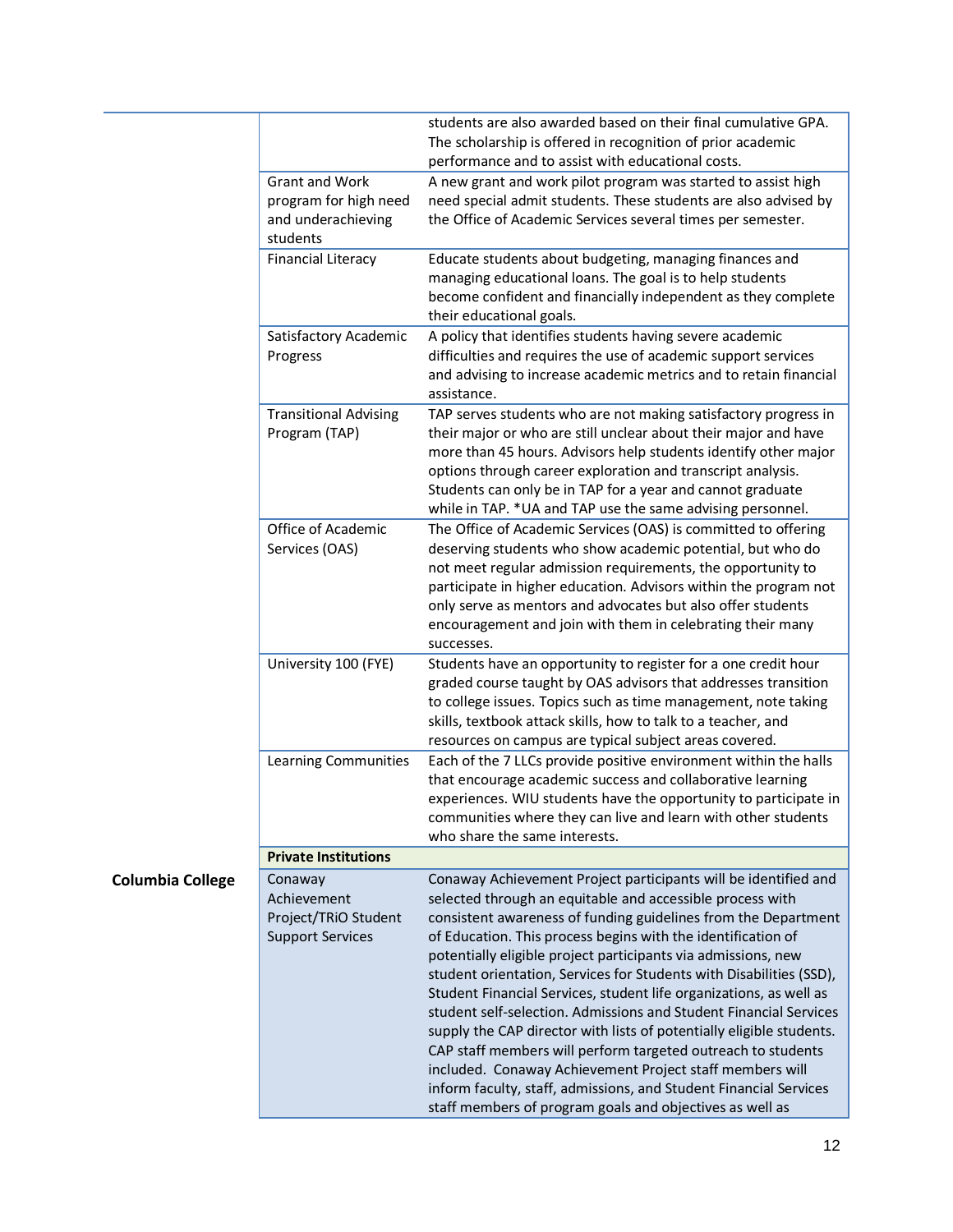|                          |                                                         | selection criteria and regulations. They will also share the ways<br>to sensitively and appropriately refer and guide target students<br>to the CAP office. This is especially important with students who<br>are suspected to have a disability. For students with disabilities,<br>the initial referral should be to the SSD office if they have not<br>already registered. The staff at Services for Students with<br>Disabilities will then refer as necessary if an academic need is<br>present in addition to accommodations for the student's<br>disability. For any eligible students with documented disabilities,<br>household income will be reviewed prior to acceptance into the<br>program. Students that have both a documented disability and a<br>qualifying household income will have priority for admittance so<br>as to ensure compliance with federal regulations for distribution<br>of students amongst the eligibility criteria categories. As<br>applications are submitted for review, the Project Director will<br>review up-to-date project enrollment data by eligibility criteria.<br>Students who meet the eligibility criteria and have evidence of<br>academic need will be admitted according to available spaces<br>within project guidelines for distribution amongst the five<br>eligibility criteria categories. This will be monitored through the<br>project's database. |
|--------------------------|---------------------------------------------------------|-------------------------------------------------------------------------------------------------------------------------------------------------------------------------------------------------------------------------------------------------------------------------------------------------------------------------------------------------------------------------------------------------------------------------------------------------------------------------------------------------------------------------------------------------------------------------------------------------------------------------------------------------------------------------------------------------------------------------------------------------------------------------------------------------------------------------------------------------------------------------------------------------------------------------------------------------------------------------------------------------------------------------------------------------------------------------------------------------------------------------------------------------------------------------------------------------------------------------------------------------------------------------------------------------------------------------------------------------------------------------------------------------------------------|
| <b>DePaul University</b> | STARS - A Peer<br><b>Mentoring Experience</b>           | The program uses peer mentors to support higher-risk groups in<br>their transition to the university. Participating students are<br>assigned a paid peer mentor to work with them throughout their<br>first year at DePaul. The Peer Mentors receive 40 hours of<br>summer training and 2 hours per week of additional professional<br>development throughout the year. The mentors use an online<br>'case management' type system to log and track all interactions<br>with their mentees and any crises are referred to a professional<br>staff person. Each mentor has approximately 12-15 mentees.<br>STARS tries to place mentees with mentors from the same<br>academic college. For special populations, such as transfer<br>students or men of color, the program also attempts to find                                                                                                                                                                                                                                                                                                                                                                                                                                                                                                                                                                                                                   |
|                          | First Year Academic<br><b>Success Program</b><br>(FYAS) | mentors from the same population.<br>The FYAS program offers prerequisite courses in mathematics<br>and writing at no charge and no credit during the summer prior<br>to first year entry to DePaul. Successful completion of the<br>courses allows students to begin the first year with such<br>prerequisites completed. The program includes Supplemental<br>Instruction (delivered by student leaders who attend all classes)<br>and faculty advising through the first year at DePaul. The<br>program also offers a weekly series of 'Success Workshops'<br>which provide students with helpful college transition<br>information, including career and financial planning, goal setting<br>and strategies for engaging with faculty.                                                                                                                                                                                                                                                                                                                                                                                                                                                                                                                                                                                                                                                                        |
|                          | <b>Student Support</b><br>Services Program (SSS)        | SSS participants may enter the program at the point of<br>admission to DePaul and may stay with the program until they<br>graduate. Major services include academic advising and course<br>selection, tutoring, mentoring, financial aid and financial fitness<br>advising, career and graduate school planning and personal<br>counseling.                                                                                                                                                                                                                                                                                                                                                                                                                                                                                                                                                                                                                                                                                                                                                                                                                                                                                                                                                                                                                                                                       |
| <b>Elmhurst College</b>  | President's Leadership                                  | Grounded in the core values of Elmhurst College and the                                                                                                                                                                                                                                                                                                                                                                                                                                                                                                                                                                                                                                                                                                                                                                                                                                                                                                                                                                                                                                                                                                                                                                                                                                                                                                                                                           |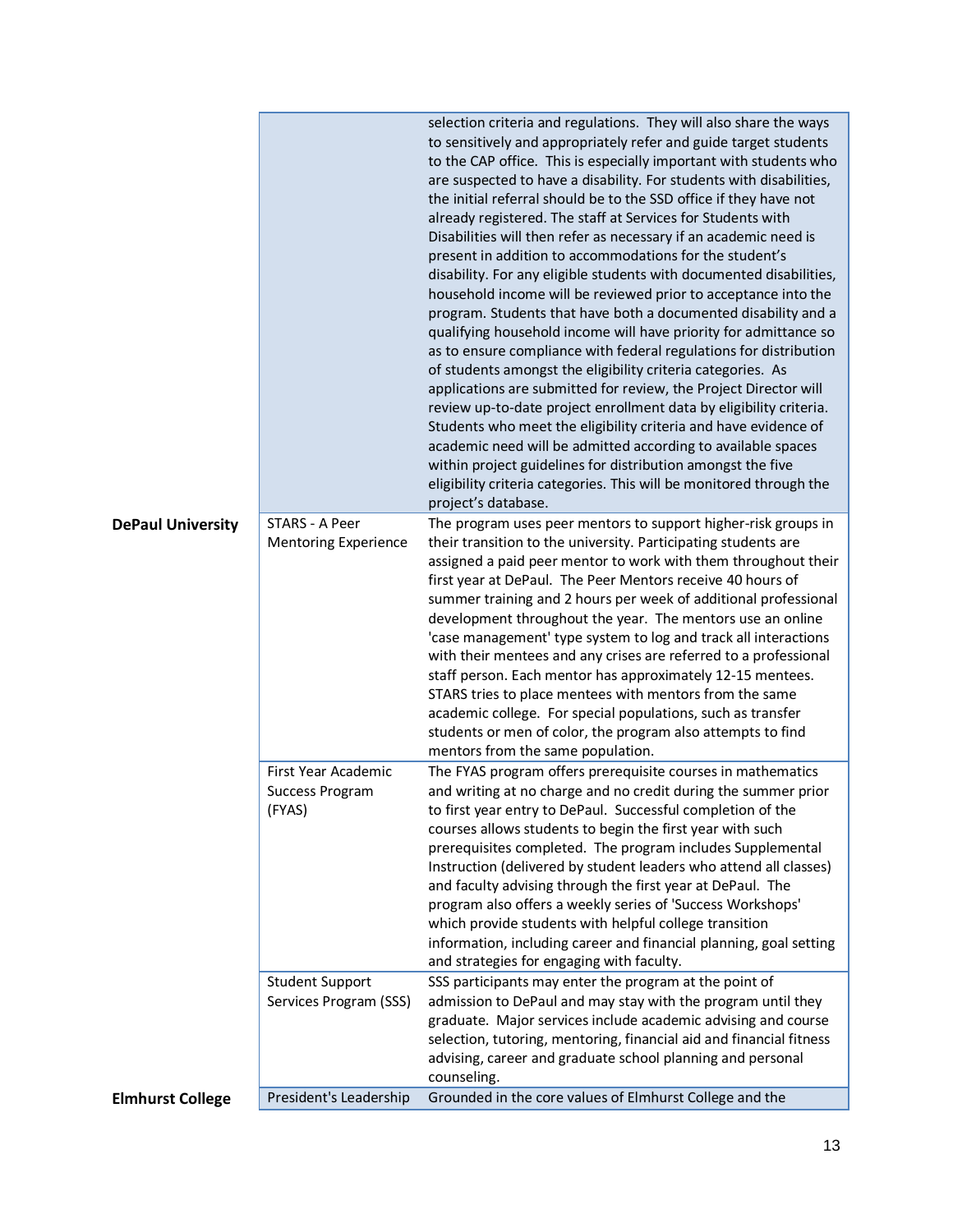|                           | Academy                                                                 | hallmarks of the Elmhurst Experience, the President's Leadership<br>Academy (PLA) is a four-year cohort-based leadership<br>development program focused on the major themes of: self-<br>formation; citizen leadership, career exploration; and<br>professional preparation. Upon acceptance to the program,<br>students will enroll in a pre-first year academic program. The<br>summer program will provide instruction in leadership, oral<br>communication, reading, quantitative reasoning, and writing.<br>Additionally, programming will be offered to assist students in<br>learning about campus resources and building community. In the<br>fall, the students will participate in programs designed to assist<br>in the necessary transition skills needed to prepare students as<br>they move from the high school environment to the college<br>experience. Students selected to the program will be given a<br>four-year renewable book stipend, contingent upon their full<br>participation in all aspects of the four-year program |
|---------------------------|-------------------------------------------------------------------------|----------------------------------------------------------------------------------------------------------------------------------------------------------------------------------------------------------------------------------------------------------------------------------------------------------------------------------------------------------------------------------------------------------------------------------------------------------------------------------------------------------------------------------------------------------------------------------------------------------------------------------------------------------------------------------------------------------------------------------------------------------------------------------------------------------------------------------------------------------------------------------------------------------------------------------------------------------------------------------------------------------------------------------------------------|
| <b>Eureka College</b>     | <b>First Year Experience</b>                                            | Eureka College believes that the first-year in college is critical to<br>developing dispositions of academic and social engagement that<br>will promote student success through to college graduation and<br>beyond. In an effort to facilitate a successful transition to<br>college, Eureka College is committed to a comprehensive First-<br>Year Experience Program consisting of both curricular and co-<br>curricular elements designed to integrate first-year students into<br>the college community as engaged learners and participants in<br>campus life.                                                                                                                                                                                                                                                                                                                                                                                                                                                                               |
|                           | <b>First Generation</b><br>Program                                      | Through this program, we seek to accomplish two main goals: to<br>create multiple points of contact with first generation students<br>to ensure they become engaged and connected members of the<br>Eureka College community; and to provide them and their<br>parents with a clear understanding of the full range of<br>opportunities that exist at and through Eureka College.                                                                                                                                                                                                                                                                                                                                                                                                                                                                                                                                                                                                                                                                  |
| <b>Greenville College</b> | Professional<br><b>Assistance for Student</b><br><b>Success</b>         | PASS students are placed in a First Year Experience course that<br>focuses on college skills. The students are assigned a tutor and<br>an academic coach. The students are to meet with both the<br>tutor and academic coach weekly.                                                                                                                                                                                                                                                                                                                                                                                                                                                                                                                                                                                                                                                                                                                                                                                                               |
| <b>Illinois College</b>   | <b>TRIO Student Support</b><br>Services                                 | TRIO Student Support Services is an academic counseling and<br>intervention-oriented program focusing on academic support<br>and college coaching.                                                                                                                                                                                                                                                                                                                                                                                                                                                                                                                                                                                                                                                                                                                                                                                                                                                                                                 |
| <b>Knox College</b>       | <b>TRIO Achievement</b><br>Program (Student<br><b>Support Services)</b> | The TRIO Achievement Program is a TRIO Student Support<br>Services project funded by a grant from the U.S. Department of<br>Education, which supports the retention to graduation of<br>students from modest income backgrounds and those whose<br>parents do not have a four-year college degree. Students with<br>documented disabilities may also participate in the TRIO<br>TRIO assists with all aspects of the<br>Achievement Program.<br>student experience -- personal, financial, academic, cultural, and<br>more. The five goals of the program are retention, graduation,<br>good academic standing, graduate/professional school<br>enrollment, and a positive campus climate for TRIO students.                                                                                                                                                                                                                                                                                                                                       |
| <b>Lewis University</b>   | SUCCESS program                                                         | Successful transition to university.                                                                                                                                                                                                                                                                                                                                                                                                                                                                                                                                                                                                                                                                                                                                                                                                                                                                                                                                                                                                               |
| <b>Lexington College</b>  | Students meet with<br>their advisors at least                           | Lexington College's academic advising program is available to all<br>students. The periodic advising sessions help students to                                                                                                                                                                                                                                                                                                                                                                                                                                                                                                                                                                                                                                                                                                                                                                                                                                                                                                                     |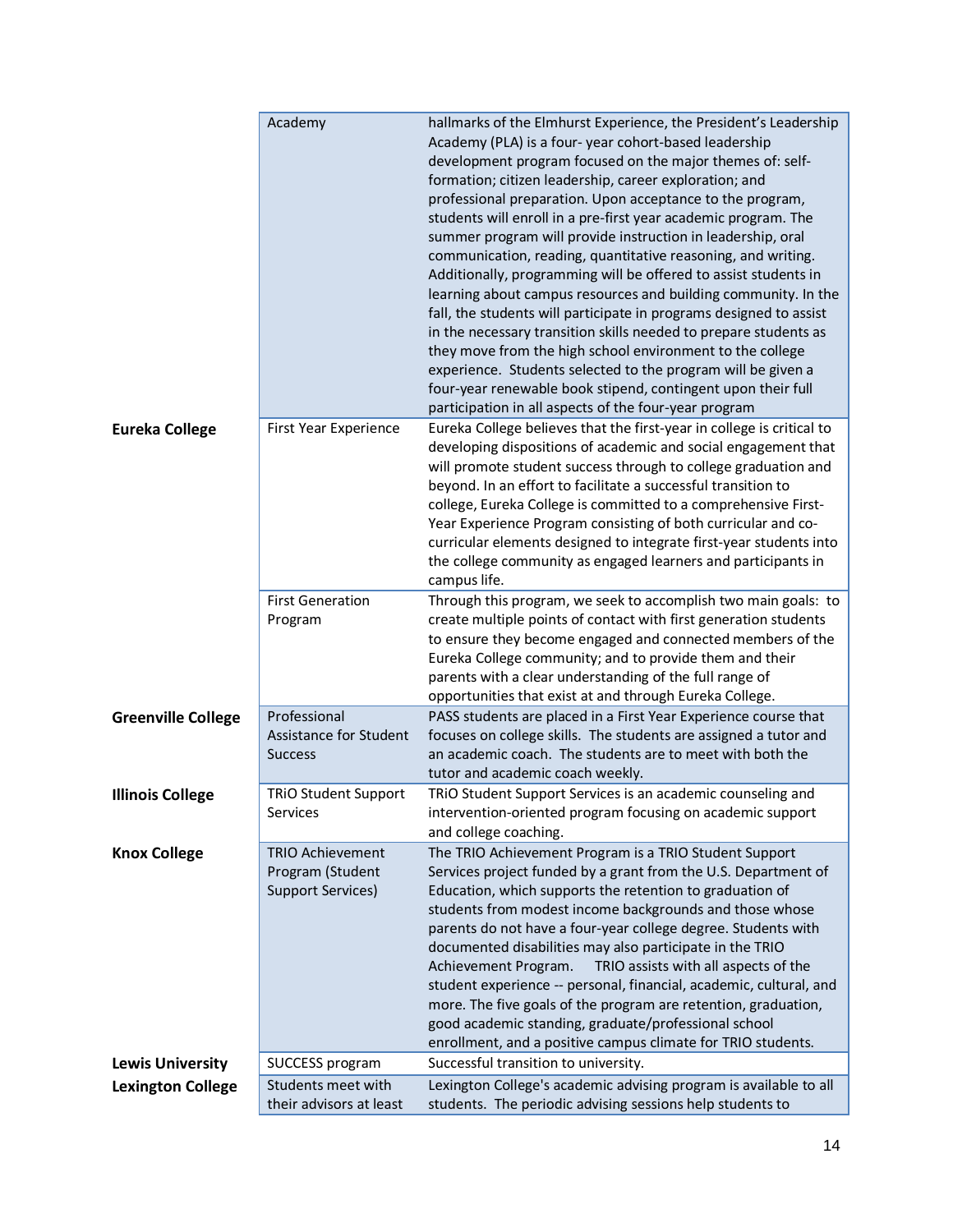|                                        | twice per semester.                                                           | discover their own potential to: excel in their studies and<br>profession; continue to acquire personal, social and human<br>virtues; and informed career decisions based on self-knowledge.                                                                                                                                                                                                                                                                                                                                                                                                                                                                                                                                         |
|----------------------------------------|-------------------------------------------------------------------------------|--------------------------------------------------------------------------------------------------------------------------------------------------------------------------------------------------------------------------------------------------------------------------------------------------------------------------------------------------------------------------------------------------------------------------------------------------------------------------------------------------------------------------------------------------------------------------------------------------------------------------------------------------------------------------------------------------------------------------------------|
| Lincoln Christian<br><b>University</b> | Life @ LCU                                                                    | This is a combination of academic skills taught and practiced and<br>orientation to LCU culture.                                                                                                                                                                                                                                                                                                                                                                                                                                                                                                                                                                                                                                     |
|                                        | <b>AIM</b>                                                                    | AIM helps students identify their gifts, passions and sense of<br>calling to solidify or identify degree program. Additional learning<br>strategies are taught. Faculty advisors meet with students.                                                                                                                                                                                                                                                                                                                                                                                                                                                                                                                                 |
|                                        | <b>Academic Resource</b><br>Center                                            | Students meet with tutors 1 or 2 times weekly for individual help<br>with organization, life skills, or academic help.                                                                                                                                                                                                                                                                                                                                                                                                                                                                                                                                                                                                               |
|                                        | Developmental<br>Classes -- Preparatory<br>English and Study<br><b>Skills</b> | Study Skills teaches needed strategies for success. Prep English<br>teaches fundamental English/grammar skills.                                                                                                                                                                                                                                                                                                                                                                                                                                                                                                                                                                                                                      |
|                                        | <b>Tutors</b>                                                                 | Tutors help challenged students overcome any difficulties to<br>perform at their best ability.                                                                                                                                                                                                                                                                                                                                                                                                                                                                                                                                                                                                                                       |
| Loyola University                      | <b>Achieving College</b><br>Excellence (ACE)/TRiO<br>SSS                      | Funded in part by a five-year grant from the U.S. Department of<br>Education's TRiO Student Support Services program, ACE<br>provides academic, financial, co-curricular, mentoring, and<br>career resources to eligible students from freshman to senior<br>year.                                                                                                                                                                                                                                                                                                                                                                                                                                                                   |
| <b>MacMurray</b><br><b>College</b>     | MacConnect program                                                            | MacConnect pairs up students with various mentors across<br>campus, both faculty and staff, who will meet with student<br>3x/semester. Mentor will check in on student and serve as an<br>additional campus POC for the student, beyond the academic<br>advisor. Mentors will follow through with students for their first<br>3 semesters at Mac.                                                                                                                                                                                                                                                                                                                                                                                    |
|                                        | <b>Academic Early Alert</b>                                                   | Faculty can flag a student for any issue and the Center for<br>Learning Excellence will attempt to contact and follow through<br>with the student.                                                                                                                                                                                                                                                                                                                                                                                                                                                                                                                                                                                   |
|                                        | MacASSIST program                                                             | This program includes Professional and Peer tutoring, study<br>groups, workshops, homework advice, and mentoring.                                                                                                                                                                                                                                                                                                                                                                                                                                                                                                                                                                                                                    |
|                                        | MAC 101 First Year<br>Experience                                              | MACM 101. The First Year Experience Seminar. (1) An<br>introduction to the College, its history, its mission, its programs,<br>and its opportunities. The course also addresses topics and<br>issues of concern to today's college students: how to succeed at<br>MacMurray; how to succeed after graduating; strategies for<br>making the most of the college years, academically and socially;<br>and an introduction to the resources available in the local<br>community. Team-taught by faculty, staff, and student leaders,<br>the class meets in small groups that use interactive, participatory<br>approaches to discussion and learning. Required of all new first-<br>year students. Offered every fall at a common hour. |
| <b>McKendree</b><br><b>University</b>  | Admitted with<br><b>Conditions Success</b>                                    | Students meet with a mentor on a weekly basis for their first<br>semester to ensure a successful transition.                                                                                                                                                                                                                                                                                                                                                                                                                                                                                                                                                                                                                         |
|                                        | First-Generation<br><b>Student Success</b>                                    | Founded in 2010 and originally funded with a 2-year grant from<br>the CIC/Walmart Foundation, our first goal was to increase<br>awareness of first-generation students in higher ed and on our<br>campus. We began reaching out to students, their families, and<br>the faculty and staff at McKendree. We also offered 10, \$1000<br>scholarships to first-gen students in 2010 and 2011. Since then,                                                                                                                                                                                                                                                                                                                               |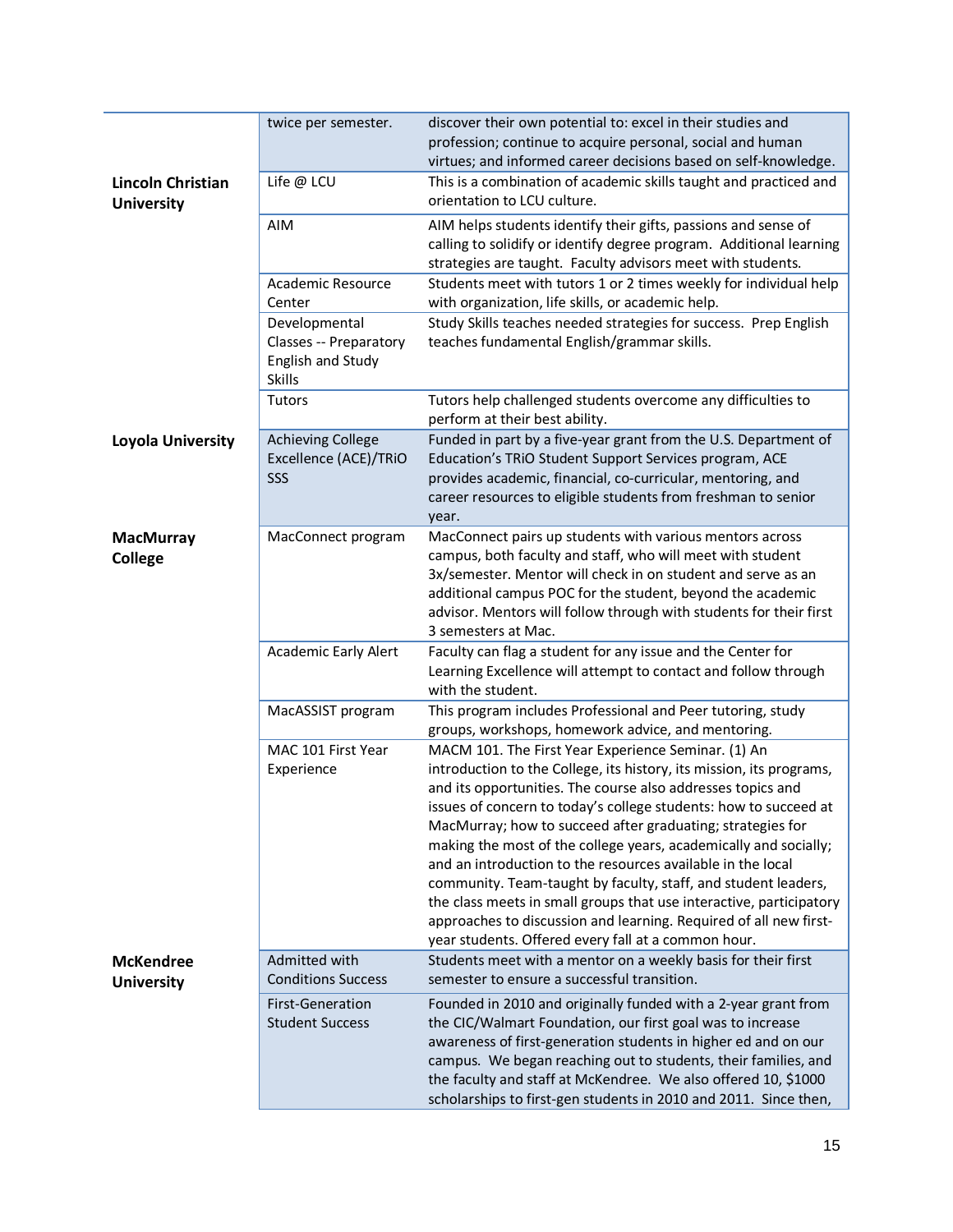|                                          |                                   | the program has been firmly established, an office of First-<br>Generation Student Success has been maintained, faculty have<br>been trained in best practices working with these students, and<br>the students have formed a Registered Student Organization.<br>Further, work with Admissions as well as Parent Relations at our<br>University and networking with other first-generation<br>researchers has begun.                                                                                                                                                                                                                                                                                                                                                                                          |
|------------------------------------------|-----------------------------------|----------------------------------------------------------------------------------------------------------------------------------------------------------------------------------------------------------------------------------------------------------------------------------------------------------------------------------------------------------------------------------------------------------------------------------------------------------------------------------------------------------------------------------------------------------------------------------------------------------------------------------------------------------------------------------------------------------------------------------------------------------------------------------------------------------------|
| <b>Millikin University</b>               | <b>EDGE Program</b>               | The EDGE program brings at risk students to campus early to                                                                                                                                                                                                                                                                                                                                                                                                                                                                                                                                                                                                                                                                                                                                                    |
|                                          |                                   | expose them to college expectations, rules, and requirements.<br>Students get to work with some of Millikin's best faculty and<br>peer mentors to teach them the importance of college and what<br>it will take to succeed. A minimum of 7 faculty and 7 mentors<br>hired each year to run the program.                                                                                                                                                                                                                                                                                                                                                                                                                                                                                                        |
|                                          | <b>Academic Probation</b>         | The program meets once a week as a group. A number of guest<br>speakers from across campus come and share with students<br>ways to be successful if they are willing to work hard and ask for<br>help. In addition to group meetings students are required to<br>have one on one meetings with a Case Manger in Student<br>Development to talk about more personal information and<br>questions that might have about improving academic standing.                                                                                                                                                                                                                                                                                                                                                             |
|                                          | Documented<br><b>Disabilities</b> | Student must self-identify and provide documentation of a<br>disability. Staff and student work to determine the best and<br>appropriate accommodations for success. Always making sure<br>we are maintaining standards.                                                                                                                                                                                                                                                                                                                                                                                                                                                                                                                                                                                       |
|                                          | Academic Alert                    | Faculty generates an alert in Millikin's computer system to<br>inform student of potential threat to academic success in the<br>course.                                                                                                                                                                                                                                                                                                                                                                                                                                                                                                                                                                                                                                                                        |
| <b>Northwestern</b><br><b>University</b> | <b>Bridge</b>                     | Three week instruction before classes start in the fall to help<br>students overcome skills deficits that might impede their success<br>in general chemistry and other pre medical courses.                                                                                                                                                                                                                                                                                                                                                                                                                                                                                                                                                                                                                    |
|                                          | Excel                             | EXCEL is a cultural leadership development program where<br>students earn 2 academic credits that count toward their<br>engineering degree. During EXCEL, students have the<br>opportunity to meet upperclassmen who are active members of<br>student chapters of the National Society of Black Engineers<br>(NSBE) and the Society of Hispanic Professional Engineers<br>(SHPE). The relationships that develop during the program<br>provide a support network and a formula for success for<br>engineering students. EXCEL has been in existence for over two<br>decades. Each summer, academically elite and highly motivated<br>students from all over the country invest a portion of their<br>summer on campus developing a community of support that<br>often lasts throughout their collegiate years. |
|                                          | <b>BioExcel</b>                   | BioEXCEL students will live together in a Northwestern residence<br>hall and have the opportunity to experience college life under<br>the mentorship of residential peer counselors. The program will<br>prepare students for the rigors of academic life while also<br>providing a social network of peers.                                                                                                                                                                                                                                                                                                                                                                                                                                                                                                   |
|                                          | Summer Academic<br>Workshop       | To provide new students with an opportunity to strengthen<br>writing skills across the university curriculum and develop a<br>supportive social network for four years.                                                                                                                                                                                                                                                                                                                                                                                                                                                                                                                                                                                                                                        |
|                                          | Gateway Science                   | The Gateway Science Workshop (GSW) is a peer-led program                                                                                                                                                                                                                                                                                                                                                                                                                                                                                                                                                                                                                                                                                                                                                       |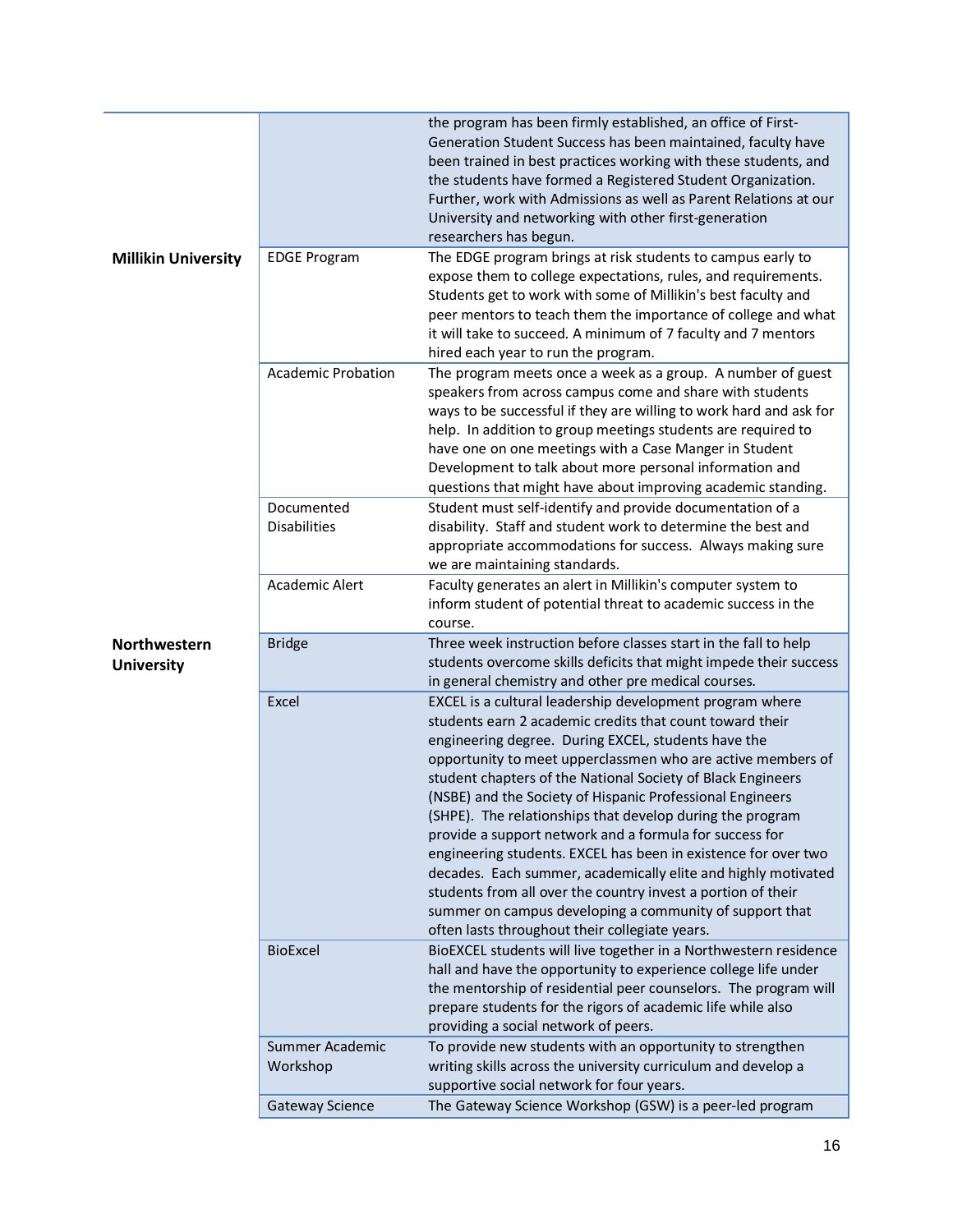|                            | Workshop                             | designed to enhance students' learning as they successfully                                                                     |
|----------------------------|--------------------------------------|---------------------------------------------------------------------------------------------------------------------------------|
|                            |                                      | complete course sequences in chemistry, organic chemistry,                                                                      |
|                            |                                      | biology, math, physics, and engineering.                                                                                        |
|                            | <b>Academic Mentoring</b><br>Program | Mentors - fellow undergraduates who have taken and done well<br>in the course - meet weekly with a group of students to discuss |
|                            |                                      | and work through questions and problems the students have                                                                       |
|                            |                                      | about their coursework. Mentors participate in training and                                                                     |
|                            |                                      | regular meetings with AMP staff, and provide regular feedback                                                                   |
|                            |                                      | to faculty about their groups' progress.                                                                                        |
| <b>Quincy University</b>   | Office of Academic                   | A variety of programs are provided to help students develop                                                                     |
|                            | Support: Learning                    | their abilities to learn and make the most out of the academic                                                                  |
|                            | <b>Resource Center</b>               | opportunities at Quincy University. Some specific programs are:                                                                 |
|                            |                                      | Study Skills Support for students who wish to improve their                                                                     |
|                            |                                      | grades through one-on-one assistance. Academic Support                                                                          |
|                            |                                      | Courses are offered through the Office of Academic Support.                                                                     |
|                            |                                      | Tutoring, Disability Services, Advising Program, and Learning                                                                   |
|                            |                                      | Communities (currently being redesigned) are all opportunities<br>through the Office of Academic Support.                       |
|                            | <b>IMPACT Program</b>                | Incoming first year students will be paired with an upper class                                                                 |
|                            |                                      | student who will serve as their mentor throughout their first                                                                   |
|                            |                                      | academic year and will provide leadership and guidance.                                                                         |
|                            |                                      | IMPACT was first launched in August 2012 and we are very                                                                        |
|                            |                                      | excited about entering our second year.                                                                                         |
|                            | Textbook Loan                        | Assist students who cannot afford to purchase textbooks.                                                                        |
|                            | Program                              |                                                                                                                                 |
|                            | <b>Student Emergency</b>             | The Emergency Assistance Fund provides financial assistance for                                                                 |
|                            | Fund                                 | students during times of personal emergency.                                                                                    |
| <b>Robert Morris</b>       | RMU's operating                      | RMU's mission and operating model is built around the needs of                                                                  |
| <b>University-Illinois</b> | model                                | first-generation college students. This includes our year-round                                                                 |
|                            |                                      | opportunity (5, 10-week quarters) so that students can complete<br>11/3 years of study in one calendar year; intensive student  |
|                            |                                      | advising, 3 levels of degrees (associate, bachelor's, master's),                                                                |
|                            |                                      | required internships for every bachelor's degree, and majors                                                                    |
|                            |                                      | courses from the first quarter of enrollment.                                                                                   |
|                            | New student advising                 | Utilizing a low student to advisor ratio, we track student success                                                              |
|                            | program                              | for their first year. Weekly grades are submitted by their faculty,                                                             |
|                            |                                      | mid-term grades are posted, and students participate in a                                                                       |
|                            |                                      | freshmen experience course.                                                                                                     |
| <b>Rockford College</b>    | <b>Intervention Team</b>             | Intervention team members are assigned at risk students. Each                                                                   |
|                            |                                      | member meets with the student to discuss goals and develop a                                                                    |
|                            |                                      | plan to achieve the goal. This is in addition to the student's                                                                  |
|                            |                                      | mentor and advisor.                                                                                                             |
|                            | College Inventory                    | Prioritizes interventions more efficiently by assessing the                                                                     |
|                            | Survey                               | strengths and challenges of each student. Use the Noel Levitz<br>College Inventory Survey for all incoming freshman             |
| <b>Roosevelt</b>           | <b>Student Support</b>               | We are a TRIO program at Roosevelt University aimed at                                                                          |
| <b>University</b>          | Services/Project Prime               | providing holistic support to first generation, low income and/or                                                               |
|                            |                                      | disabled students to aid in their transition to Roosevelt.                                                                      |
| <b>Saint Xavier</b>        | Academic Advantage                   | Academic Advantage is an academic support program designed                                                                      |
| <b>University</b>          |                                      | for incoming freshman. It includes a two-week summer program                                                                    |
|                            |                                      | and ongoing first-year support. Students participate in a variety                                                               |
|                            |                                      | of activities, including workshops, tutoring, research, field trips,                                                            |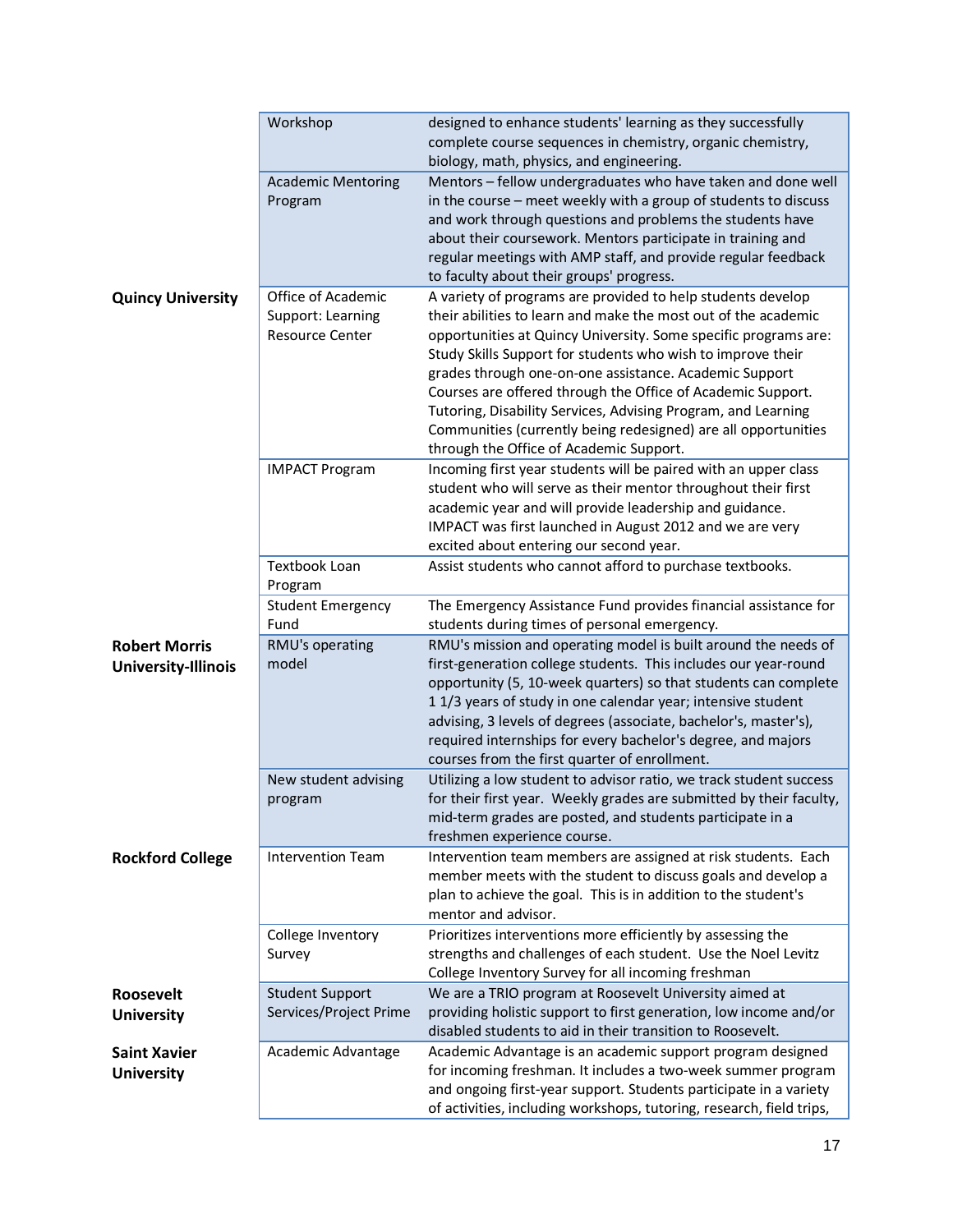|                                            |                                                                                                        | advising, and technology.                                                                                                                                                                                                                                                                                                                                                                                                                                                                                                                                              |
|--------------------------------------------|--------------------------------------------------------------------------------------------------------|------------------------------------------------------------------------------------------------------------------------------------------------------------------------------------------------------------------------------------------------------------------------------------------------------------------------------------------------------------------------------------------------------------------------------------------------------------------------------------------------------------------------------------------------------------------------|
|                                            | <b>Student Success</b><br>Program                                                                      | The SSP staff works closely with all students to determine their<br>areas of need and to develop a strategy to meet those needs.<br>We understand that a student's success is dependent upon both<br>academic and personal well-being. In providing this holistic<br>approach, SSP offers numerous services, free of charge.                                                                                                                                                                                                                                           |
|                                            | Rebound                                                                                                | Rebound is a 12-week workshop for the 28% of freshman that<br>did not earn a 2.0 grade point average during their first semester<br>at SXU. Students are in small groups (12-15 students) and work<br>with an instructor and peer mentor. Activities and topics include<br>academic planning, satisfactory academic progress for financial<br>aid, test-taking, tutoring, and time management.                                                                                                                                                                         |
|                                            | Advising for student<br>on strict academic<br>probation                                                | Students meet weekly with an advisor to develop an academic<br>plan, review academic progress, and review financial aid<br>eligibility.                                                                                                                                                                                                                                                                                                                                                                                                                                |
| <b>Trinity Christian</b><br><b>College</b> | <b>Bridge Program</b>                                                                                  | Selected students who do not fully meet college entrance<br>requirements enter the college one week early for an in depth<br>orientation to college. These students also enroll in a semester-<br>long academic success course.                                                                                                                                                                                                                                                                                                                                        |
|                                            | FYF: First Year Forum<br>(first year students)<br>and Facing Your<br>Future (new transfer<br>students) | FYF is an intensive five-day orientation to college life for first<br>year students and a three-hour once per week seminar for the<br>first three weeks of the semester. FYF is taught in small groups<br>of about 15-20 students by a student mentor and a faculty<br>mentor. In these courses, students transition to college life at<br>Trinity, investigate the college mission, and participate in a day-<br>long service project.                                                                                                                                |
|                                            | Pre-college Program                                                                                    | Pre-college students receive advice on all aspects of the future<br>college experience. This includes information on college<br>admissions, applying for financial aid, interacting with current<br>college students, visiting college campuses, and academic<br>mentoring.                                                                                                                                                                                                                                                                                            |
|                                            | <b>Trinity Christian</b><br>College at By the Hand                                                     | Students take up to two years of general education college<br>courses at a local site to prepare to transition to a four-year<br>college experience.                                                                                                                                                                                                                                                                                                                                                                                                                   |
|                                            | Supplemental Loan<br><b>Counseling Program</b>                                                         | Financial aid counselors offer loan counseling and advise to help<br>students investigate potential ways to reduce borrowing,<br>estimate monthly payments at the end of the college<br>experience, and general financial literacy.                                                                                                                                                                                                                                                                                                                                    |
| University of<br>Chicago                   | Chicago Academic<br>Achievement Program                                                                | To prepare students for the academic rigor of college courses, by<br>exposing them to various subjects in classroom setting with<br>faculty. The also spend time getting to know the city and<br>navigating their way around.                                                                                                                                                                                                                                                                                                                                          |
| University of St.<br><b>Francis</b>        | Summer Academy                                                                                         | Students participate in a five day residential experience. They<br>take a one credit hour course, team taught by 6-7 faculty to get a<br>taste of a variety of teaching styles. They also have some<br>reading, writing, and research. They do a presentation and see<br>what a college quiz is like. They learn from mentors, faculty and<br>by experience about what they are expected to do in college to<br>be successful. Students are followed during their first semester<br>to make sure they are adjusting, answer their questions and<br>keep them on track. |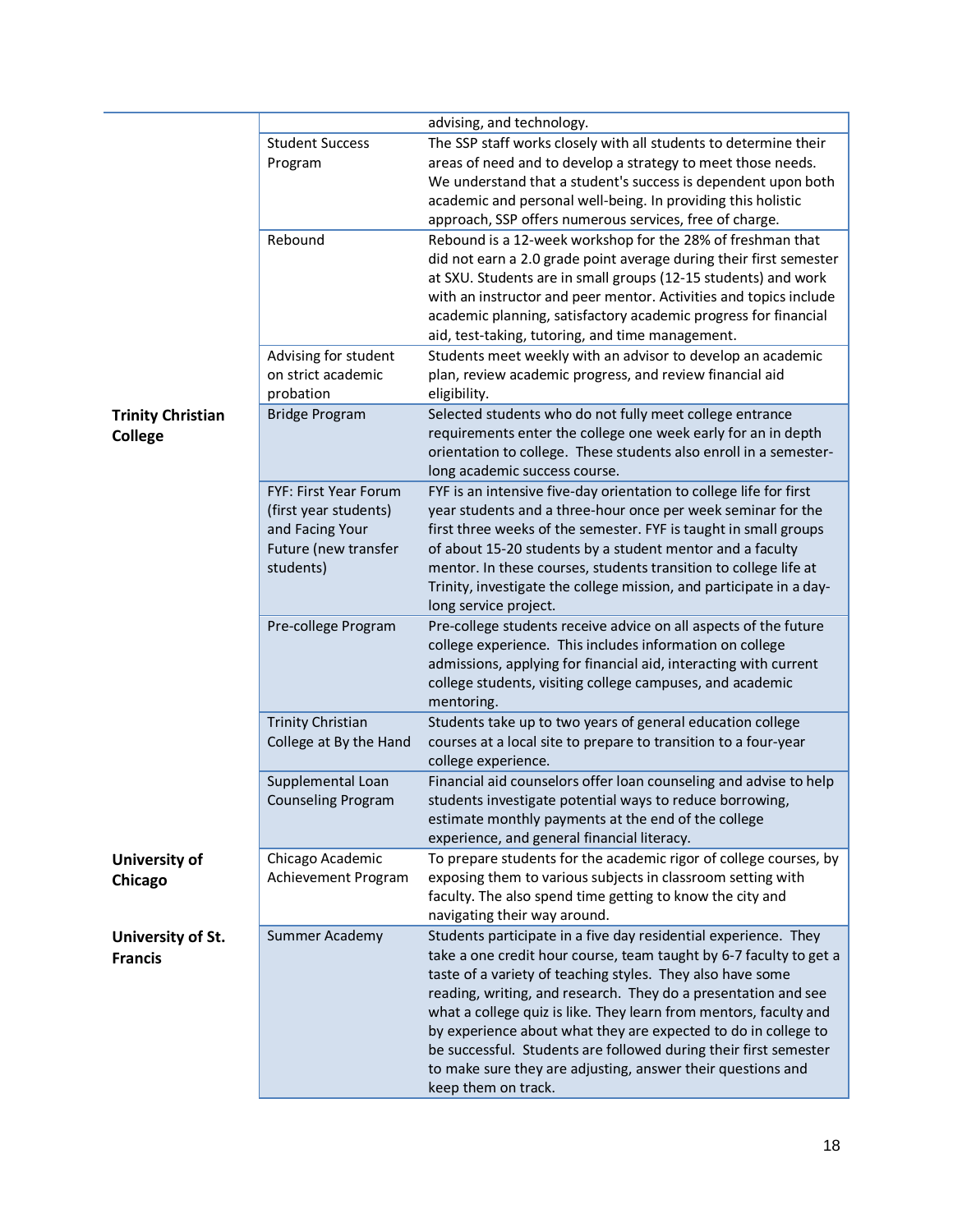| <b>University Success</b>  | First-generation students have monthly meetings to learn about     |
|----------------------------|--------------------------------------------------------------------|
| <b>Scholars</b>            | college culture and what it takes to be successful. Terminology    |
|                            | is explained, and guidance offered to maneuver through college     |
|                            | and prepare for graduate school or careers. They also bond as a    |
|                            | community with older students mentoring new students.              |
|                            | Students meet faculty and administrators who were first-           |
|                            | generation students. Programming is offered to encourage           |
|                            |                                                                    |
|                            | faculty-student engagement. Each semester students may go on       |
|                            | a cultural field trip. Past trips included plays in Chicago,       |
|                            | museums and the opera. Leadership training workshops are           |
|                            | offered and a group of students are selected each year to attend   |
|                            | a national leadership conference. Students select projects for     |
|                            | each year. Last year they held a conference for first-generation   |
|                            | students in the Chicagoland area. This year they wish to work on   |
|                            | a service project. They end the year with a ceremony to which      |
|                            | they invite their families to celebrate their successes. Students  |
|                            | who actively participate in programming each semester are          |
|                            | eligible for a gift certificate to be used for books.              |
| Tutoring                   | Tutoring provides instruction and guidance in subjects so a        |
|                            | student may meet the expectations of a course.                     |
| Supplemental               | SI is modeled on the SI program from the University of Missouri.   |
| Instruction (SI)           | It identifies courses with high rates of D,F,W grades due to the   |
|                            | difficulty of the course. A student who has done well in that      |
|                            | course is trained on the SI philosophy and techniques. They hold   |
|                            | weekly study sessions for students. During these sessions, the SI  |
|                            | leader helps students develop the study techniques and             |
|                            | strategies to be successful in that course. This past year there   |
|                            | were 11 courses with SI in seven different subjects, usually       |
|                            | sciences, nursing and math.                                        |
| Academic                   |                                                                    |
|                            | The course meets twice a week for the first half of the semester,  |
| <b>Achievement Seminar</b> | presenting study and time management strategies. Students are      |
|                            | expected to use these in their courses and assignments are         |
|                            | assigned that would direct them to do so. During the second        |
|                            | half of the semester, students meet one on one with the            |
|                            | instructor to ensure that they are successful and guide them       |
|                            | through unexpected difficulties.                                   |
| Academic Coaching          | Students meet with a learning specialist on a regular or weekly    |
|                            | basis. Together they analyze the student's strengths and           |
|                            | weaknesses. The learning specialist develops an individualized     |
|                            | schedule to address the student's needs; from time                 |
|                            | management to test preparation strategies, to reading strategies   |
|                            | to personal development or other resources such as counseling.     |
|                            | Students work with the learning specialist to improve skills and   |
|                            | strategies. Students may also be referred to other resources       |
|                            | based on their individual challenges.                              |
| <b>First Hand Mentors</b>  | Specially selected upperclassmen are invited to serve as           |
|                            | mentors. They all go through a full day's training. Each mentors 1 |
|                            | - 2 new students. Mentors are required to make a weekly            |
|                            | contact with their mentees. At the beginning of the semester       |
|                            | they create a set of goals with their mentee and a mentoring       |
|                            | plan based on what the mentee wants from this relationship and     |
|                            | what the mentee needs. Mentors will develop this relationship      |
|                            |                                                                    |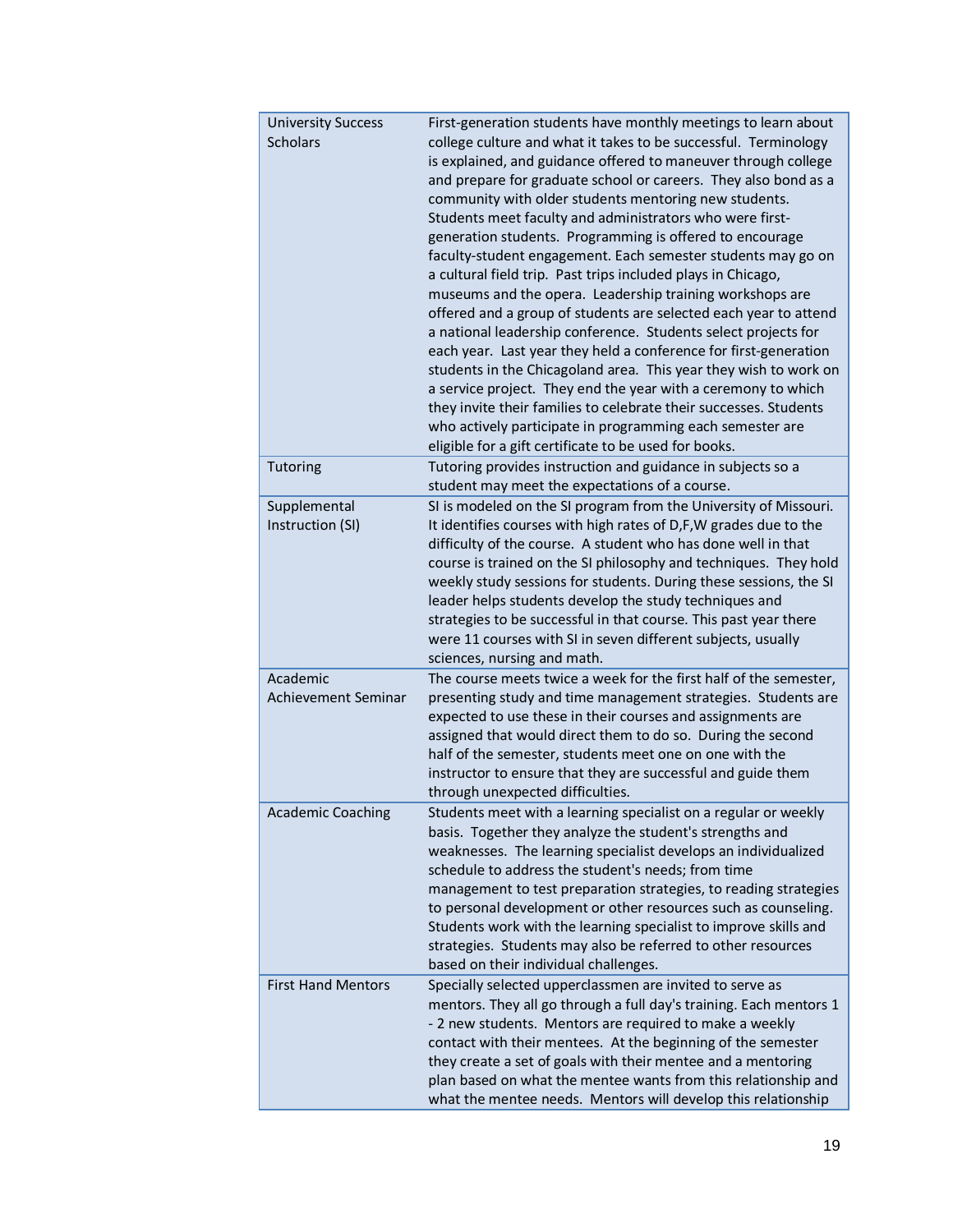|                                        | <b>Disability Services</b>                                                                                                                           | through lunches or activities with the mentee, various forms of<br>communication, and responses to the needs of the mentees.<br>Mentors are required to make periodic reports to the director.<br>This program assesses documentation, determines needs and<br>accommodations and communicates the needed<br>accommodations to the appropriate people. This service is an<br>advocate for students with disabilities and offers counseling on<br>academic strategies that address their particular needs.                                                                                                                                                                                                                          |
|----------------------------------------|------------------------------------------------------------------------------------------------------------------------------------------------------|------------------------------------------------------------------------------------------------------------------------------------------------------------------------------------------------------------------------------------------------------------------------------------------------------------------------------------------------------------------------------------------------------------------------------------------------------------------------------------------------------------------------------------------------------------------------------------------------------------------------------------------------------------------------------------------------------------------------------------|
| <b>Wheaton College</b>                 | No initiative-Academic<br>and Disability Services<br>provides support for<br>students with<br>disabilities and who<br>are academically<br>struggling | The Academic and Disability Services Office exists to enrich and<br>support student learning, promote equal access and cultivate an<br>attitude of welcome and inclusiveness for students with<br>disabilities.                                                                                                                                                                                                                                                                                                                                                                                                                                                                                                                    |
|                                        | <b>Community Colleges</b>                                                                                                                            |                                                                                                                                                                                                                                                                                                                                                                                                                                                                                                                                                                                                                                                                                                                                    |
| <b>Black Hawk College</b>              | <b>TRIO Student Support</b><br>Service. Early Alert                                                                                                  | TRIO-Student Support Services is a federally funded program<br>that provides opportunities for academic development and<br>assistance with basic college requirements for the identified<br>population. The goal of the BHC TRIO program is to increase<br>retention and graduation rates among the participants and to<br>facilitate the transition from one level of higher education to<br>another. Services include assigned advisors for academic<br>advising, peer mentoring and focused workshops, Early Alert is<br>designed to engage students identified by faculty as having<br>classroom difficulty and connect them with appropriate support<br>services. These services include tutoring, advising and<br>mentoring. |
|                                        | <b>Early Alert</b>                                                                                                                                   | Faculty identifies students. Advisors and counselors contact<br>students and offer a variety of interventions including tutoring,<br>and academic advising                                                                                                                                                                                                                                                                                                                                                                                                                                                                                                                                                                         |
| <b>Carl Sandburg</b><br><b>College</b> | <b>First Year Seminar</b>                                                                                                                            | The First Year Seminar will facilitate a successful transition for<br>first time students by orienting them to Carl Sandburg College<br>and the college processes as well as addressing how to be<br>successful in college courses. Emphasis will be placed on<br>academic success, personal growth and self-management and<br>campus/community resources and involvement.                                                                                                                                                                                                                                                                                                                                                         |
|                                        | <b>TRIO Student Support</b><br><b>Services</b>                                                                                                       | TRIO Student Support Services (SSS) is a federally funded<br>program that provides academic support services to eligible<br>Sandburg students. The goal of the program is to assist<br>participants to stay in school and graduate from Sandburg and<br>transfer to a four-year college or university. The TRIO SSS staff is<br>available to provide academic as well as personal support in<br>many different areas that affect both traditional and non-<br>traditional students.                                                                                                                                                                                                                                                |
|                                        | Tutoring                                                                                                                                             | Tutoring services at Carl Sandburg College aims to empower<br>students by helping them establish productive learning habits<br>and helping them see their own authorship in their success.<br>Beyond providing them with clarification on difficult course<br>concepts, we provide a safe, accessible environment for testing<br>ideas and learning strategies.                                                                                                                                                                                                                                                                                                                                                                    |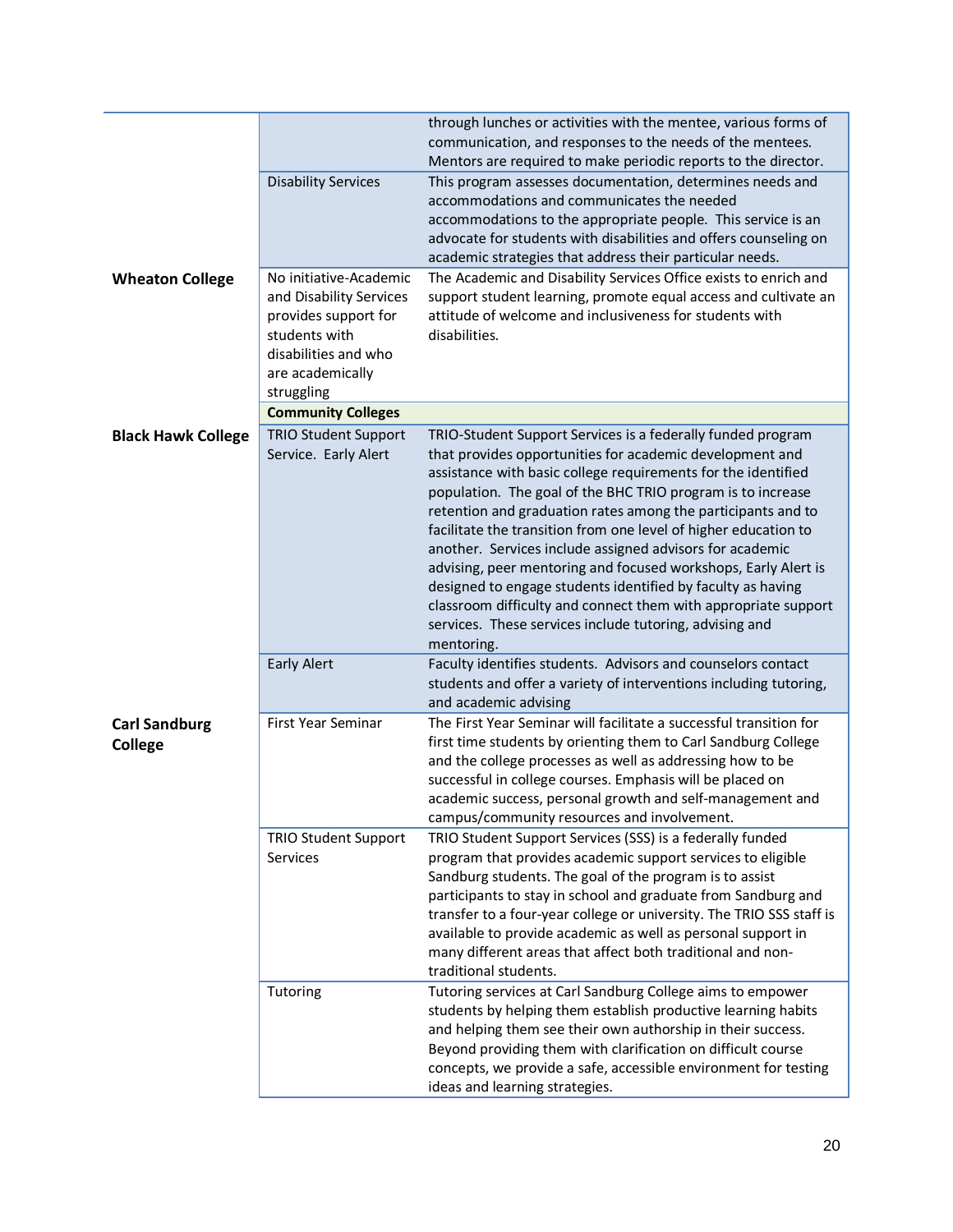|                                                  | Charge Up orientation                                | To orient students to the college and assist them in transitioning<br>to the college. Charge Up orientation provides a campus tour,<br>college success tips and technology instruction, among other<br>services.                                                                                                                                                                                                                                                                                                                                                                                                                                                                                                                                                                                                                                                                                                                                                                                                                                               |
|--------------------------------------------------|------------------------------------------------------|----------------------------------------------------------------------------------------------------------------------------------------------------------------------------------------------------------------------------------------------------------------------------------------------------------------------------------------------------------------------------------------------------------------------------------------------------------------------------------------------------------------------------------------------------------------------------------------------------------------------------------------------------------------------------------------------------------------------------------------------------------------------------------------------------------------------------------------------------------------------------------------------------------------------------------------------------------------------------------------------------------------------------------------------------------------|
|                                                  | Starfish Early Alert and<br>Intervention             | Starfish provides the student with one central location to find<br>the people on campus who can help them succeed. They can<br>also see recommendations and tips for improvement displayed<br>on their Starfish homepage or sent to them by email.                                                                                                                                                                                                                                                                                                                                                                                                                                                                                                                                                                                                                                                                                                                                                                                                             |
| <b>Danville Area</b><br><b>Community College</b> | <b>New Student</b><br>Orientation                    | This is a two hour session with emphasis on types of programs<br>(cert., degree, transfer program), academic and student conduct<br>policy reviews, scholarship information, student aid programs<br>and processes discussed, student support services for special<br>needs, tutoring, TRIO program, student life and clubs activities,<br>contacts of faculty and staff provided.                                                                                                                                                                                                                                                                                                                                                                                                                                                                                                                                                                                                                                                                             |
|                                                  | <b>Student Success in</b><br>College Course (S in C) | Sections are from 5 to 16 weeks in length and are one credit<br>hour, it is a required course for graduation. Students identify if<br>they would like to be in the sections designed for special<br>populations whose intent is to interact with peers ad build<br>mentoring opportunities with staff.                                                                                                                                                                                                                                                                                                                                                                                                                                                                                                                                                                                                                                                                                                                                                         |
|                                                  | TRIO program                                         | Students are provided more one-on-one contact throughout<br>their enrollment at the college. Peer tutors as well as<br>professional tutors are provided, special services met if they<br>qualify (note takers, extended test times and working with<br>faculty) to accommodate student's needs, various events<br>throughout the terms (4 yr college visits, diversity events, career<br>searches,), and intervention actions as progress is tracked.                                                                                                                                                                                                                                                                                                                                                                                                                                                                                                                                                                                                          |
| <b>Harold Washington</b><br><b>College</b>       | <b>First Year Success</b>                            | We have a multi-pronged approach to enabling new student<br>success. We advise them into a pathway - 9 of 10 are career<br>focused. We have early alert in place to identify those students<br>in need of assistance. We have tutors available to address<br>academic challenges. We have a Wellness Center to support<br>social/emotional challenges experienced by our students. We<br>have an orientation prior to their start, followed by a<br>convocation/welcome week to welcome students and their<br>families to the college. We also enroll 50 - 100 students in<br>learning communities.                                                                                                                                                                                                                                                                                                                                                                                                                                                            |
| <b>Harper College</b>                            | <b>REACH Summer Bridge</b>                           | High school students from feeder high schools who are enrolling<br>at Harper College for the fall semester and who meet the target<br>population are identified. Students are accepted into a two-<br>week transition experience during the end of July - beginning of<br>August on the Harper campus. Students take the Compass<br>assessment prior to the start of the program. During the two<br>weeks the students attend skill building workshops led by faculty<br>and personal growth/transition workshops led by counselors. At<br>the conclusion of the program, students retake the Compass<br>assessment with the intended outcome that many will either<br>place out of the need for developmental coursework all<br>together, or reduce the number of developmental courses they<br>need to take. During the fall semester the students enroll in a<br>first year seminar course taught by counselors (tuition and fees<br>for the course are covered by the program). Additionally the<br>counselors case manage the students and their academic |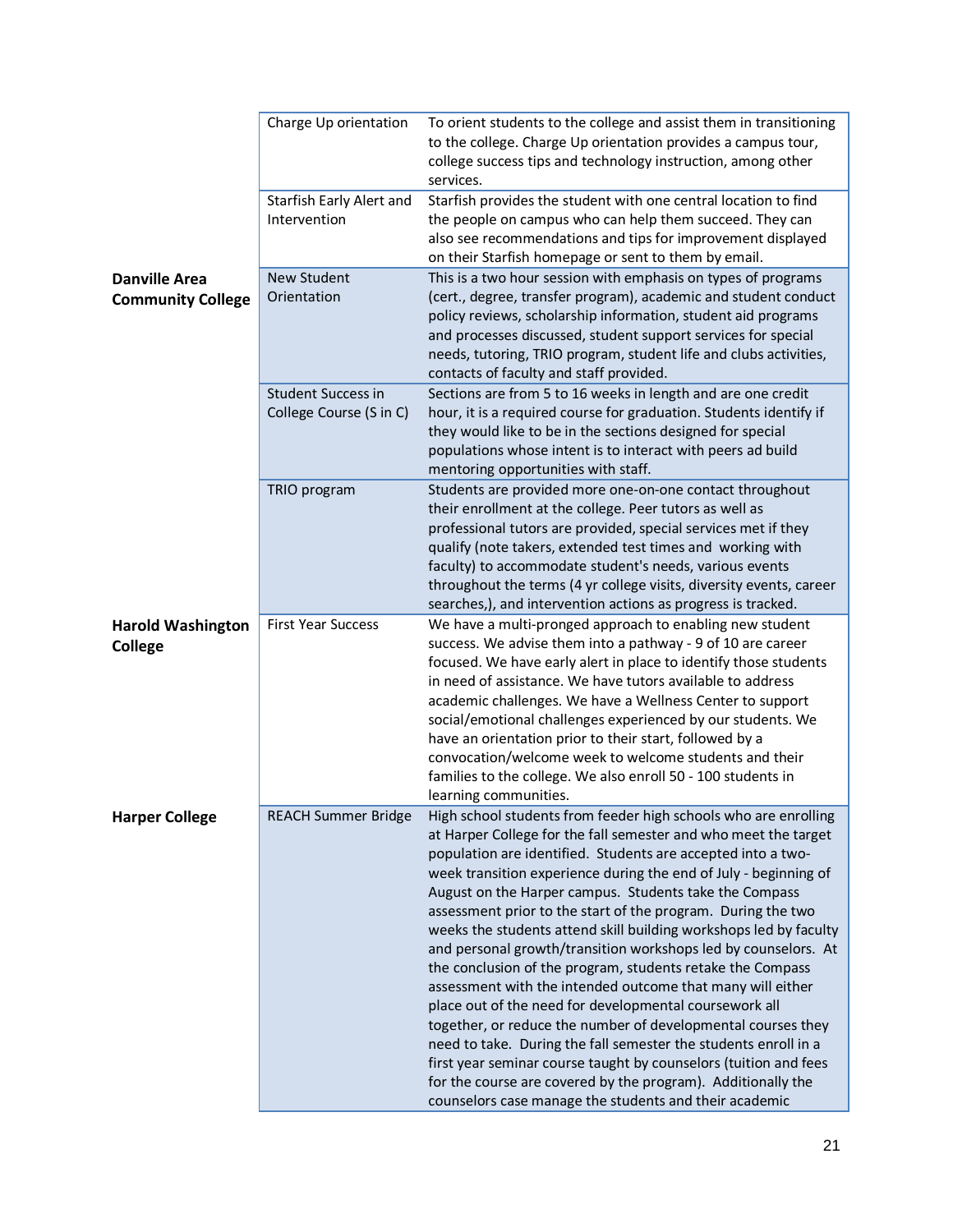|                                              |                                                        | progress is monitored for their first year through the College's<br>early alert software/program.                                                                                                                                                                                                                                                                                                                                |
|----------------------------------------------|--------------------------------------------------------|----------------------------------------------------------------------------------------------------------------------------------------------------------------------------------------------------------------------------------------------------------------------------------------------------------------------------------------------------------------------------------------------------------------------------------|
|                                              | <b>Academic Coaching</b><br><b>Empowering Students</b> | Academic Coaching Empowering Students (ACES) involves<br>completing a two-credit First Year Experience Course and                                                                                                                                                                                                                                                                                                                |
|                                              | (ACES)                                                 | working with an assigned academic coach. The Coach (the<br>Learning Specialist who teaches the class) assists the student in<br>navigating both the challenges and the opportunities found on<br>Harper's campus. Students receive accommodation planning,<br>academic advising and their academic progress is monitored                                                                                                         |
|                                              |                                                        | through the College's early warning software/program.                                                                                                                                                                                                                                                                                                                                                                            |
| Harry S. Truman<br><b>College</b>            | Grades first                                           | Students have access to communicate and connect with their<br>assigned advisors through grades first log in. Advisors connect<br>with professors for early warning of an assigned student's lack of<br>progress or attendance to connect with student to provide<br>support and prevent drop outs.                                                                                                                               |
| <b>Heartland</b><br><b>Community College</b> | <b>Next Step</b>                                       | Central Community Action, United Way of McLean County and<br>University of Illinois College of Law community Preservation<br>Clinic. This collaboration allows the college to offer needed<br>services to students-services which, without key partnerships,<br>would be unavailable on campus. Next Step offers assistance in<br>the categories of Income supports, career and Educational<br>Pathways, and Financial coaching. |
|                                              | TRiO - Student<br>Support Services/<br>Project RISE    | Project RISE is a TRiO federally-funded program designed to<br>provide eligible students with services to ease their college<br>experience and progress toward obtaining a Bachelor's degree.<br>Additional support services are available to strengthen a<br>student's confidence, goal-directed behavior, college and career<br>knowledge, academic and personal skills, and academic<br>achievement.                          |
| <b>Illinois Valley</b>                       | Project Success (TRIO                                  | Project Success provides a comprehensive program promoting                                                                                                                                                                                                                                                                                                                                                                       |
| <b>Community College</b>                     | <b>Student Support</b><br>Services)                    | student retention, graduation and transfer rates while fostering<br>a campus climate that is inclusive and diverse. Students are<br>assisted in determining their strengths and limitations, assessing<br>their interests, and planning a systematic program of<br>educational, social, and personal development.                                                                                                                |
| John A. Logan<br><b>College</b>              | <b>Student Support</b><br>Services - TRiO<br>Program   | Federally-funded grant to support students with academic<br>potential in meeting their educational goals. These students<br>must meet one or more of the following criteria: low income,<br>disabled, first-generation college student.                                                                                                                                                                                          |
|                                              | <b>Disability Support</b><br><b>Services</b>           | Disabled students meet with the program coordinator to assess<br>needed accommodations. These are put into place for the<br>student and communicated to faculty as necessary.                                                                                                                                                                                                                                                    |
| John Wood<br><b>Community College</b>        | <b>TRIO</b>                                            | To coordinate activities that inform and create awareness to<br>assist students in being successful attending college.                                                                                                                                                                                                                                                                                                           |
| Kaskaskia College                            | Perkins Program                                        | To provide students who are in career and technical programs<br>partial assistance/reimbursement of books, uniforms and<br>transportation expenses.                                                                                                                                                                                                                                                                              |
|                                              | <b>Disability Support</b><br><b>Services</b>           | To assist students who have a documented disability receive<br>reasonable accommodations to allow them a level of learning<br>equivalent to non-disabled students.                                                                                                                                                                                                                                                               |
|                                              | Scholarship for GED                                    | To give GED graduates a jumpstart to college.                                                                                                                                                                                                                                                                                                                                                                                    |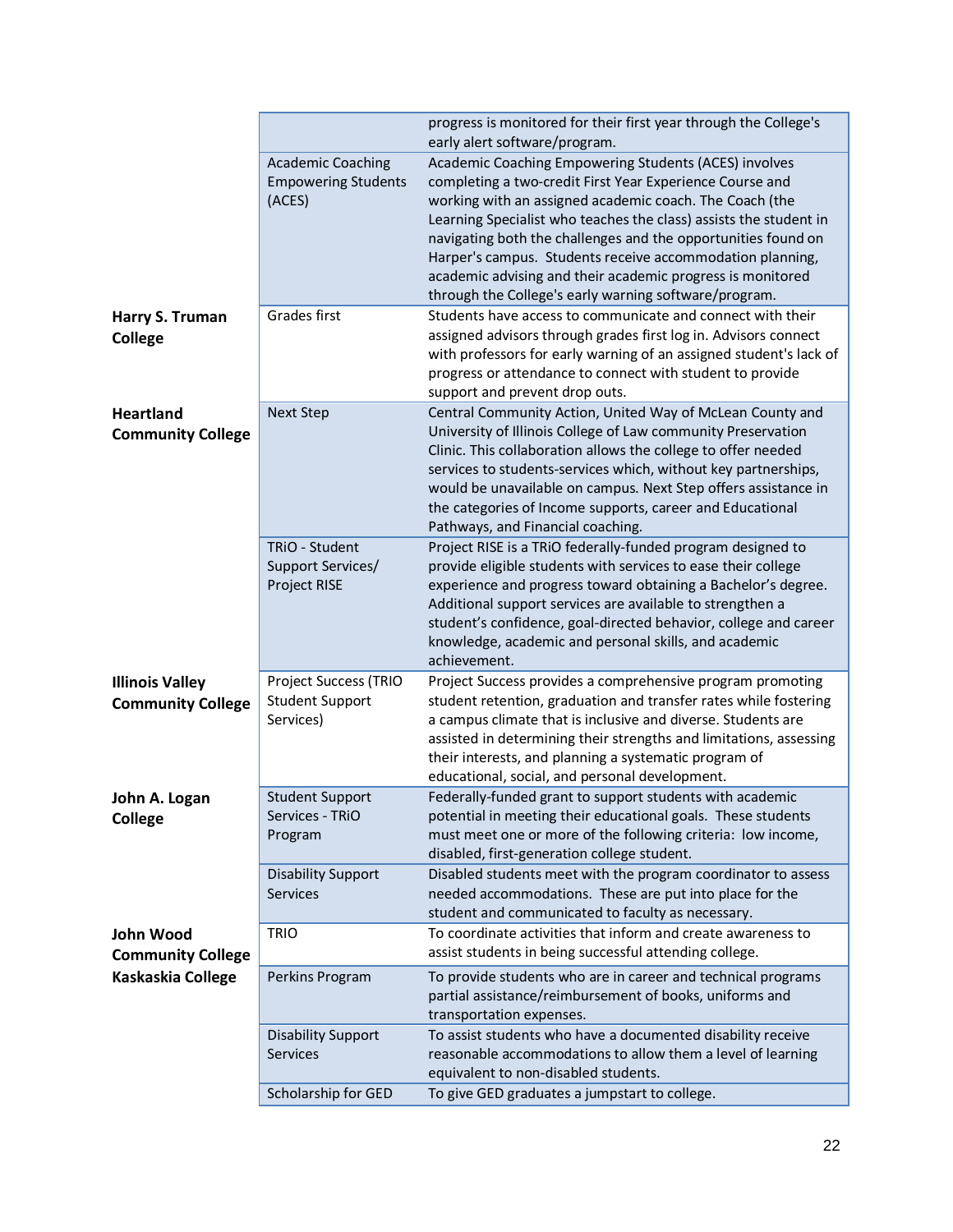|                          | Graduates                   |                                                                                                                                                                                                                                                                                                                                                                                                                                                                                                                                                                                                                                                                                                                                                                                                                                                                                                                                                              |
|--------------------------|-----------------------------|--------------------------------------------------------------------------------------------------------------------------------------------------------------------------------------------------------------------------------------------------------------------------------------------------------------------------------------------------------------------------------------------------------------------------------------------------------------------------------------------------------------------------------------------------------------------------------------------------------------------------------------------------------------------------------------------------------------------------------------------------------------------------------------------------------------------------------------------------------------------------------------------------------------------------------------------------------------|
|                          | <b>TRIO Program</b>         | TRIO/Student Services has received funding to support 140<br>eligible students in 2012-13 and is funded to serve 133 students<br>at KC for the 2013-14 academic year. Participants receive an<br>integrated, intentional set of services designed to foster<br>academic success, degree/certificate completion and transfer.<br>Some of the services provided include academic and career<br>advising, tutoring, academic and personal development<br>workshops, financial literacy information, financial aid<br>assistance, peer mentoring and transfer assistance. TRiO strives<br>to be a one-stop shop for our participants. A Staff of four full-<br>time professionals assists first-generation, low-income students<br>to navigate the college system and connects them with the<br>appropriate campus resources. TRiO staff also monitors student<br>performance and assists students to remain accountable as they<br>pursue their academic goals. |
| <b>Kennedy-King</b>      | King's Men Initiative       | African American males who face academic and social challenges                                                                                                                                                                                                                                                                                                                                                                                                                                                                                                                                                                                                                                                                                                                                                                                                                                                                                               |
| <b>College</b>           |                             | hinder their ability to matriculate into and succeed in college. A<br>recent analysis in 2010 at Kennedy King College indicated only<br>34% of the African American students were male. While the<br>College's overall retention rate of all first-time students was<br>approximately 50%, statistics revealed that male students have a<br>more difficult time than female students in post-secondary<br>education.                                                                                                                                                                                                                                                                                                                                                                                                                                                                                                                                         |
| <b>Kishwaukee</b>        | Required meetings           | Identification of appropriate course placement and student                                                                                                                                                                                                                                                                                                                                                                                                                                                                                                                                                                                                                                                                                                                                                                                                                                                                                                   |
| <b>College</b>           | with Counselors or          | academic goals, intervention for students on restricted standing                                                                                                                                                                                                                                                                                                                                                                                                                                                                                                                                                                                                                                                                                                                                                                                                                                                                                             |
|                          | <b>Faculty Advisors</b>     | to identify barriers to success and develop a plan for improving<br>course completion and degree attainment.                                                                                                                                                                                                                                                                                                                                                                                                                                                                                                                                                                                                                                                                                                                                                                                                                                                 |
| <b>Lake Land College</b> | <b>TRIO Student Support</b> | Provide intensive support services to students above and beyond                                                                                                                                                                                                                                                                                                                                                                                                                                                                                                                                                                                                                                                                                                                                                                                                                                                                                              |
|                          | Services                    | what is provided to other students.                                                                                                                                                                                                                                                                                                                                                                                                                                                                                                                                                                                                                                                                                                                                                                                                                                                                                                                          |
|                          | New Student                 | Required pre-enrollment session where students receive general                                                                                                                                                                                                                                                                                                                                                                                                                                                                                                                                                                                                                                                                                                                                                                                                                                                                                               |
|                          | Orientation                 | information about the college and meet with a counselor 1:1 for                                                                                                                                                                                                                                                                                                                                                                                                                                                                                                                                                                                                                                                                                                                                                                                                                                                                                              |
|                          |                             | academic advising in their particular major. Students register for<br>their courses as part of the process.                                                                                                                                                                                                                                                                                                                                                                                                                                                                                                                                                                                                                                                                                                                                                                                                                                                  |
|                          | <b>Academic Advising</b>    | All students are assigned an academic advisor according to their                                                                                                                                                                                                                                                                                                                                                                                                                                                                                                                                                                                                                                                                                                                                                                                                                                                                                             |
|                          |                             | program of study. Students are required to discuss their                                                                                                                                                                                                                                                                                                                                                                                                                                                                                                                                                                                                                                                                                                                                                                                                                                                                                                     |
|                          |                             | academic plans and receive advisor clearance prior to                                                                                                                                                                                                                                                                                                                                                                                                                                                                                                                                                                                                                                                                                                                                                                                                                                                                                                        |
|                          |                             | registration each semester.                                                                                                                                                                                                                                                                                                                                                                                                                                                                                                                                                                                                                                                                                                                                                                                                                                                                                                                                  |
|                          | Early Advantage             | Faculty and staff can easily make referrals through an online<br>referral system. The referral goes directly to and academic                                                                                                                                                                                                                                                                                                                                                                                                                                                                                                                                                                                                                                                                                                                                                                                                                                 |
|                          | Program                     | counselor or other designated student support professional for                                                                                                                                                                                                                                                                                                                                                                                                                                                                                                                                                                                                                                                                                                                                                                                                                                                                                               |
|                          |                             | follow-up. The staff responder contacts the students to help                                                                                                                                                                                                                                                                                                                                                                                                                                                                                                                                                                                                                                                                                                                                                                                                                                                                                                 |
|                          |                             | them connect with any resources needed to help them be                                                                                                                                                                                                                                                                                                                                                                                                                                                                                                                                                                                                                                                                                                                                                                                                                                                                                                       |
|                          |                             | successful.                                                                                                                                                                                                                                                                                                                                                                                                                                                                                                                                                                                                                                                                                                                                                                                                                                                                                                                                                  |
|                          | <b>TRIO Talent Search</b>   | Individual and group interactions in district middle and high                                                                                                                                                                                                                                                                                                                                                                                                                                                                                                                                                                                                                                                                                                                                                                                                                                                                                                |
|                          |                             | schools focused on academic preparation and planning. Helping<br>make college possible for individuals who do not have role                                                                                                                                                                                                                                                                                                                                                                                                                                                                                                                                                                                                                                                                                                                                                                                                                                  |
|                          |                             | models who have attended college.                                                                                                                                                                                                                                                                                                                                                                                                                                                                                                                                                                                                                                                                                                                                                                                                                                                                                                                            |
|                          | <b>Disability Support</b>   | The Academic Counselor/Coordinator of Student                                                                                                                                                                                                                                                                                                                                                                                                                                                                                                                                                                                                                                                                                                                                                                                                                                                                                                                |
|                          | Services                    | Accommodations provides individual assistance and coordinates                                                                                                                                                                                                                                                                                                                                                                                                                                                                                                                                                                                                                                                                                                                                                                                                                                                                                                |
|                          |                             | support services for students across the college.                                                                                                                                                                                                                                                                                                                                                                                                                                                                                                                                                                                                                                                                                                                                                                                                                                                                                                            |
| <b>Lewis and Clark</b>   | <b>Connect to College</b>   | First semester students who test into all three developmental                                                                                                                                                                                                                                                                                                                                                                                                                                                                                                                                                                                                                                                                                                                                                                                                                                                                                                |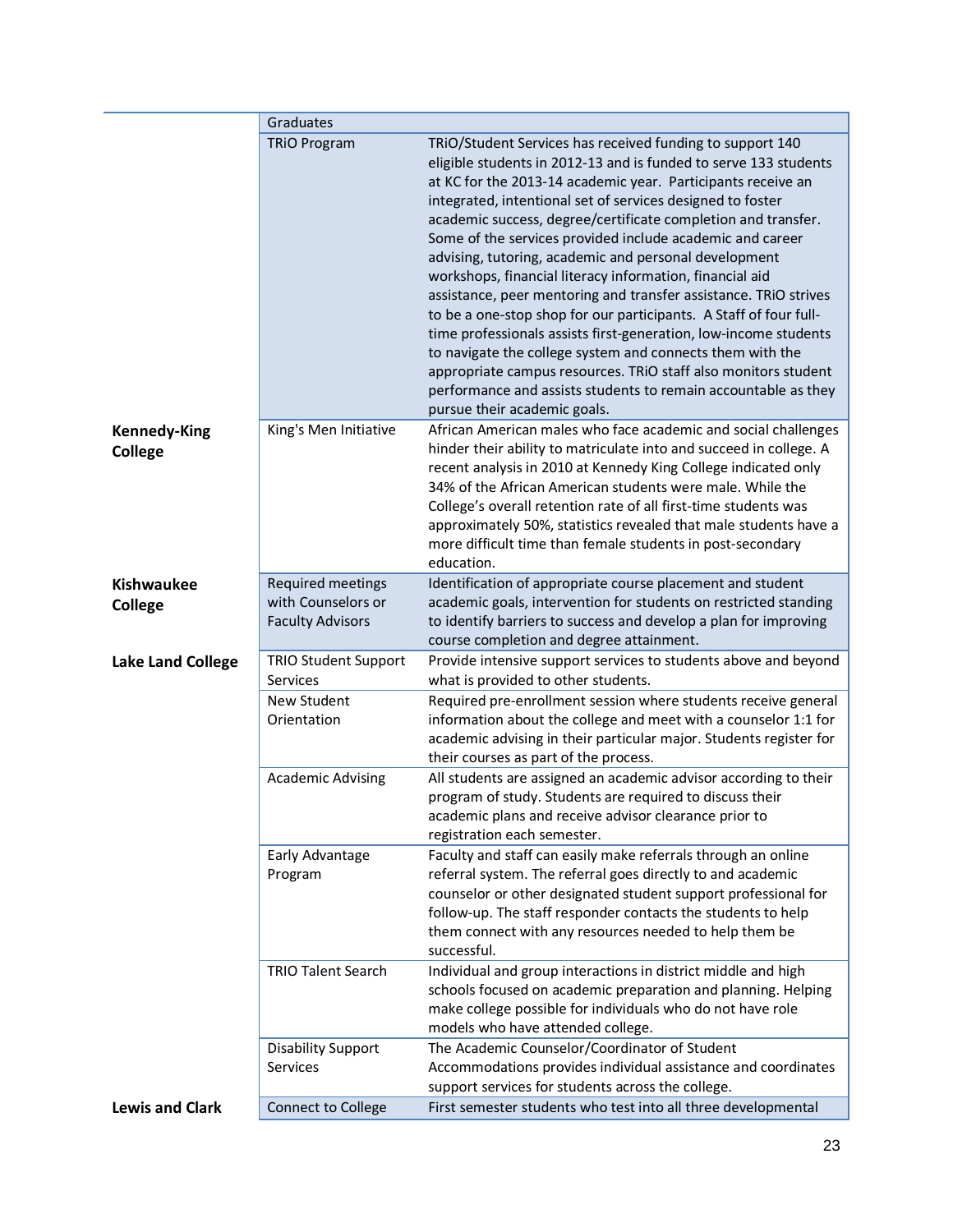| <b>Community College</b>                | <b>Success</b>                                | areas are enrolled in a two credit hour success course with an<br>instructor and intrusive advisor. Campus resources, including<br>electronic systems, time management, study skills, goal setting,<br>and others are important components of the student success<br>course. The intrusive advisor meets with the students in the<br>classroom and in the academic advising center.                                                                                                                                                                                                                                                                                                                                                                                                                                                                                                                        |
|-----------------------------------------|-----------------------------------------------|------------------------------------------------------------------------------------------------------------------------------------------------------------------------------------------------------------------------------------------------------------------------------------------------------------------------------------------------------------------------------------------------------------------------------------------------------------------------------------------------------------------------------------------------------------------------------------------------------------------------------------------------------------------------------------------------------------------------------------------------------------------------------------------------------------------------------------------------------------------------------------------------------------|
| <b>McHenry County</b><br><b>College</b> | <b>Special Needs Advising</b>                 | The Special Needs academic advisor collaborates with the<br>Special Needs department to attend Special Needs department<br>meetings, a Special Need's Orientation and works one-on-one<br>with Special Needs students.                                                                                                                                                                                                                                                                                                                                                                                                                                                                                                                                                                                                                                                                                     |
| <b>Moraine Valley</b>                   | <b>Next Generation</b>                        | Students in developmental courses who are having difficulty                                                                                                                                                                                                                                                                                                                                                                                                                                                                                                                                                                                                                                                                                                                                                                                                                                                |
| <b>Community College</b>                | Learning Challenge-                           | succeeding in their coursework are referred to the Counseling                                                                                                                                                                                                                                                                                                                                                                                                                                                                                                                                                                                                                                                                                                                                                                                                                                              |
|                                         | <b>Early Warning Support</b>                  | Center to receive academic and personal support.                                                                                                                                                                                                                                                                                                                                                                                                                                                                                                                                                                                                                                                                                                                                                                                                                                                           |
|                                         |                                               |                                                                                                                                                                                                                                                                                                                                                                                                                                                                                                                                                                                                                                                                                                                                                                                                                                                                                                            |
|                                         | <b>National Hispanic</b><br>College Fair      | Approximately 171 colleges attend to assist students and<br>provide information on Admission procedures etc.                                                                                                                                                                                                                                                                                                                                                                                                                                                                                                                                                                                                                                                                                                                                                                                               |
|                                         |                                               |                                                                                                                                                                                                                                                                                                                                                                                                                                                                                                                                                                                                                                                                                                                                                                                                                                                                                                            |
|                                         | <b>TRIO/Student Support</b><br>Services       | To increase graduation rates, increase transfer rates and<br>increase academic performance                                                                                                                                                                                                                                                                                                                                                                                                                                                                                                                                                                                                                                                                                                                                                                                                                 |
| <b>Morton College</b>                   | PantherPalooza                                | Morton College is committed to the effective transition of new<br>students to the Morton College family and culture. To meet this<br>goal, the college offers multiple orientation sessions throughout<br>the academic year called PantherPalooza. This program session<br>offers new students the opportunity to meet key personnel,<br>academic advisors and register for their first semester of<br>courses.                                                                                                                                                                                                                                                                                                                                                                                                                                                                                            |
| <b>Oakton</b>                           | <b>TRIO (Special Support</b>                  | The TRIO program does the following: - Assists students'                                                                                                                                                                                                                                                                                                                                                                                                                                                                                                                                                                                                                                                                                                                                                                                                                                                   |
| <b>Community College</b>                | Services)                                     | academic, financial and transfer advisement. - Ensures students                                                                                                                                                                                                                                                                                                                                                                                                                                                                                                                                                                                                                                                                                                                                                                                                                                            |
|                                         |                                               | remain in good academic standing and persist within higher<br>education. Strong role models and mentors are important in this<br>process. As are academic tutors to build academic skills. The<br>program does offer a limited number laptops for students to be<br>able to have access to discipline specific software necessary for<br>coursework. - Assists students with the transfer process,<br>including conducting transfer school campus visits. These visits<br>can be costly as some require overnight accommodations and<br>transportation costs. - Acquires resources for students to build<br>financial literacy and long term financial planning related to<br>personal and higher educational goals.<br>Together We Achieve is a first year community for black male                                                                                                                       |
| <b>Parkland College</b>                 | Together We Achieve<br>(first year community) | students who start at Parkland College with placements in upper<br>level developmental reading/writing. Students take<br>developmental reading, developmental writing, American<br>government (political science general education course), college<br>success and study skills supplemental tutorials classes together<br>in their first semester. In fall 2013, the college success course<br>will be front loaded to instill behaviors and self-management<br>strategies before other classes begin. A team of faculty and<br>advising staff work in tandem to teach, advise, and mentor each<br>cohort. The intrusive network of support takes place primarily in<br>the first semester with continued advising and counseling<br>support through future semesters. Students in earlier cohorts<br>are encouraged to serve as peer mentors to later cohorts. This<br>program was started in fall 2011. |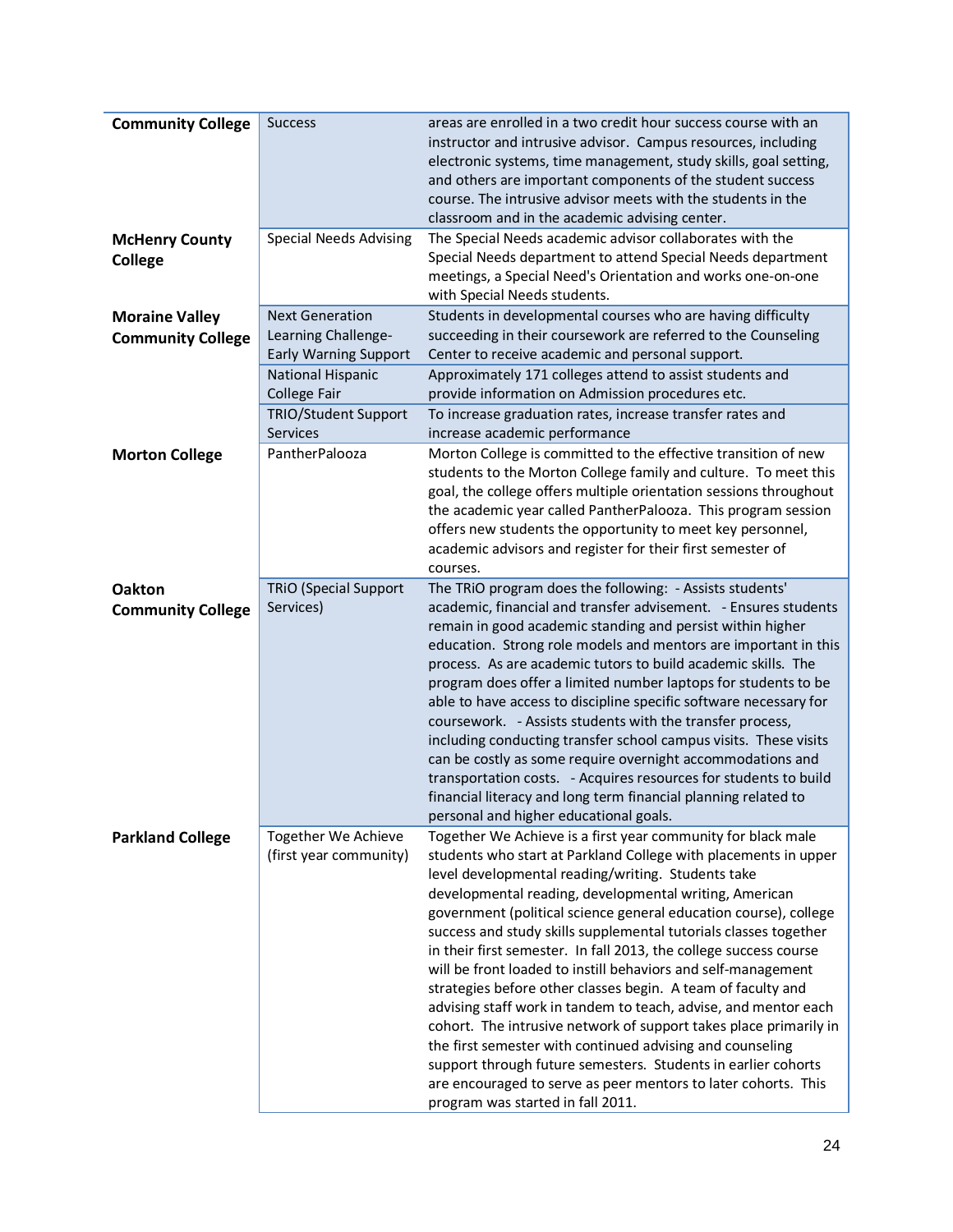|                                         | <b>Black Student Success</b><br>Project                        | To provide African-American students added social and<br>academic support and opportunities to learn and engage.                                                                                                                                                                                                                                                                                                                                                                                                                                                                                                                               |
|-----------------------------------------|----------------------------------------------------------------|------------------------------------------------------------------------------------------------------------------------------------------------------------------------------------------------------------------------------------------------------------------------------------------------------------------------------------------------------------------------------------------------------------------------------------------------------------------------------------------------------------------------------------------------------------------------------------------------------------------------------------------------|
| <b>Rend Lake College</b>                | <b>New Student</b><br>Orientation                              | Student attend a 1/2 day workshop entitled Warrior Day where<br>they tour campus, meet Security, get Student IDs, review of<br>Financial Aid and student aid responsibilities, meet Tutoring and<br>Disability Services Coordinator. Students then have a one-hour<br>session in the tutoring lab to learn how to complete the last<br>phase of orientation which are online modules.                                                                                                                                                                                                                                                          |
|                                         | <b>Student Support</b><br>Services, TRIO Grant                 | At RLC, the program is called STARS. STARS participants receive<br>academic advising, counseling on barriers, student success<br>workshops, laptop loan program, cultural events.                                                                                                                                                                                                                                                                                                                                                                                                                                                              |
| <b>Rock Valley College</b>              | <b>Right Place to Start</b>                                    | All participants will take Student Development (STU) courses,<br>meet with a Life Coach for 1-on-1 and for group discussions,<br>attend a college tour, and earn incentives.                                                                                                                                                                                                                                                                                                                                                                                                                                                                   |
| Southeastern<br><b>Illinois College</b> | <b>TRiO/Student Support</b><br><b>Services</b>                 | Student Support Services at Southeastern Illinois College is<br>funded 100% by the U.S. Department of Education at \$271,329<br>annually to provide support services to 156 eligible enrolled<br>students. The goal of SSS is to increase the college retention and<br>graduation rates of its participants and facilitate the process of<br>transition from one level of higher education to the next. To be<br>eligible for the program students must be either a low-income<br>student, first-generation college student, or a student with a<br>documented disability.                                                                     |
|                                         | ADA/Disability<br><b>Services</b>                              | SIC facilities are handicap accessible, including handicap parking,<br>ramps, handicap accessible doors, and elevators, for those that<br>are physically disabled. An individualized support services plan<br>will provide students with the needed resources to help make<br>their experience at Southeastern Illinois College a successful<br>one.                                                                                                                                                                                                                                                                                           |
|                                         | <b>Student Success</b><br>Center                               | To provide the following support services to students attending<br>Southeastern Illinois College, including traditional and online<br>professional and peer tutoring services, special testing,<br>alternative testing for those students with special needs, and<br>academic computing.                                                                                                                                                                                                                                                                                                                                                       |
| Southwestern<br><b>Illinois College</b> | PALS (Personal<br><b>Advocate Linking</b><br>Services) Program | Personal Advocates assist in the completion of FAFSA<br>applications and the steps to enrollment process as a major<br>outreach initiative to recruit and serve participants. Following<br>initial intake assessments to determine program needs, Personal<br>Advocates work with students to secure funding for academic<br>scholarships. They also foster career development and<br>employment in collaboration with the Career Employment<br>Center at Southwestern Illinois College.                                                                                                                                                       |
|                                         | <b>Restart Program</b>                                         | RESTART is a program designed to provide intense services to<br>help students improve their academic success/GPA. This<br>program provides information to the student about college<br>resources as well as several required activities that must be<br>completed prior to re-enrollment. Students who do not follow<br>these guidelines will not be allowed to register for or attend<br>classes at Southwestern Illinois College. As a result of a<br>student's cumulative GPA at the end of the semester, a student<br>may be restricted from enrollment and placed in the RESTART<br>program based on the following categories of Academic |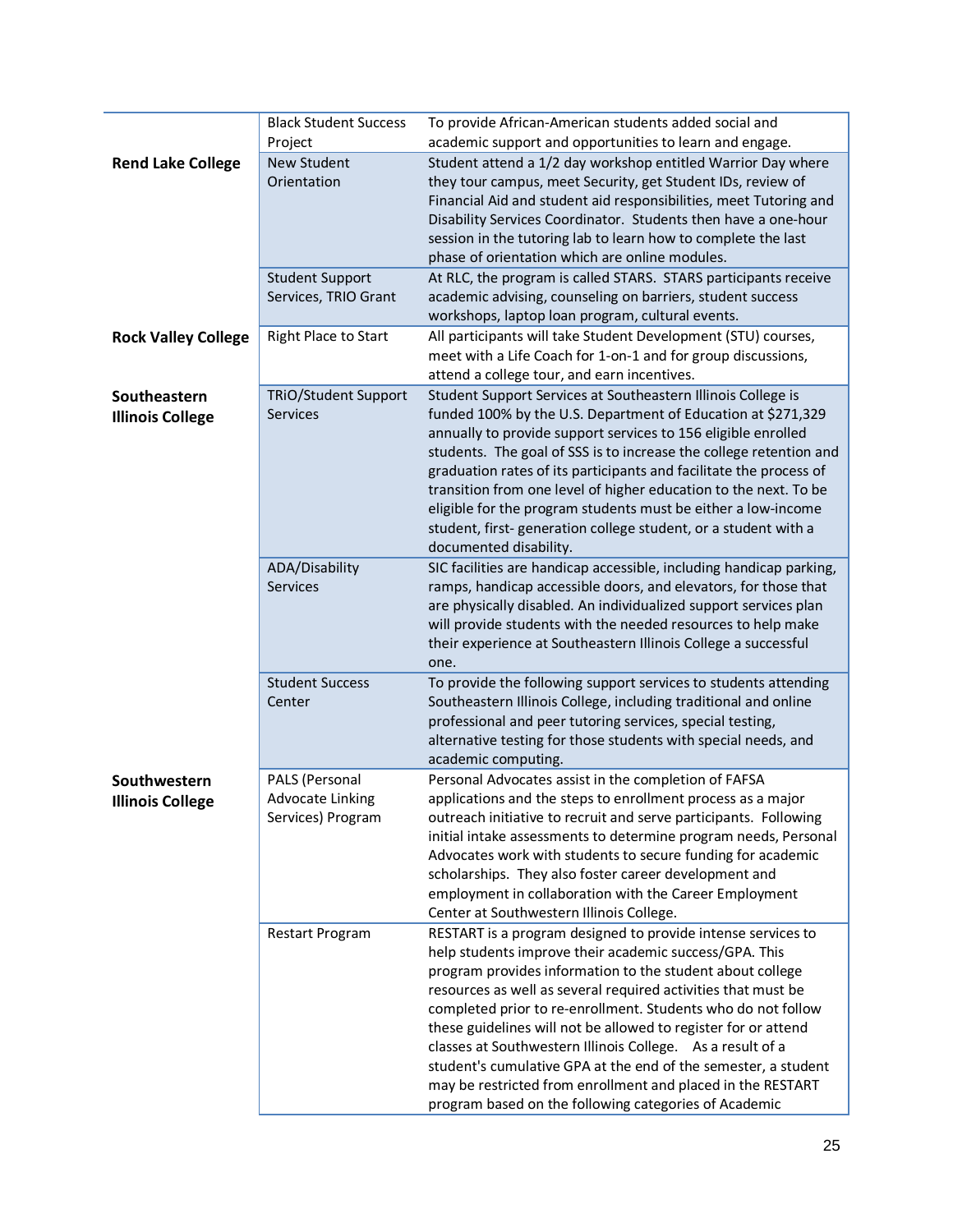|                                       |                                                                | Standing: - Academic Probation- cumulative GPA between 2.0<br>and 1.5 -Academic Suspension Warning-cumulative GPA below<br>1.5 -Academic Suspension-cumulative GPA below 1.5 for 2<br>consecutive semesters. Each of these categories causes a<br>RESTRICTION to be applied to the student's record and a<br>checklist of RESTART requirements placed on their eSTORM<br>STUDENT CENTER "TO DOs" list.                                                                                                                                                                                                                                                                                                                                                        |
|---------------------------------------|----------------------------------------------------------------|---------------------------------------------------------------------------------------------------------------------------------------------------------------------------------------------------------------------------------------------------------------------------------------------------------------------------------------------------------------------------------------------------------------------------------------------------------------------------------------------------------------------------------------------------------------------------------------------------------------------------------------------------------------------------------------------------------------------------------------------------------------|
| <b>Spoon River</b><br><b>College</b>  | Advising required for<br>all new students.                     | Students cannot register online for their first semester at Spoon<br>River College. They are required to meet with an advisor prior to<br>registration.                                                                                                                                                                                                                                                                                                                                                                                                                                                                                                                                                                                                       |
|                                       | <b>TRIO Student Support</b><br>Services                        | TRIO provides services to help low income, first generation<br>and/or disabled students (at risk populations) be successful<br>personally and academically while at Spoon River College.<br>Services provided include, academic advising, tutoring,<br>educational workshops, off campus cultural activities, printing<br>privileges, grant aid, grade monitoring.                                                                                                                                                                                                                                                                                                                                                                                            |
| Waubonsee<br><b>Community College</b> | Access Center for<br>Students with<br><b>Disabilities</b>      | We work with local high schools and our own faculty and staff to<br>create awareness of our program. Students self-identify based<br>on their own awareness or the recommendations of others.                                                                                                                                                                                                                                                                                                                                                                                                                                                                                                                                                                 |
|                                       | <b>Academic Early Alert</b><br>and Grade Checks                | Academic Early Alert occurs during the 5th week of each<br>semester for all students enrolled in a 16-week semester.<br>Additionally, grade checks occur during weeks 8 and 12 for<br>TRIO/SSS students and student athletes. Faculty identifies the at-<br>risk students, and counselors and advisors follow up by email<br>and phone.                                                                                                                                                                                                                                                                                                                                                                                                                       |
|                                       | <b>Hospital Schools</b>                                        |                                                                                                                                                                                                                                                                                                                                                                                                                                                                                                                                                                                                                                                                                                                                                               |
| <b>Rush University</b>                | College of Health<br><b>Sciences Diversity</b><br>Scholarships | The award is intended for incoming/first-year students, and will<br>be awarded to incoming/first-year students only in selected<br>College of Health Sciences (CHS) programs. Several awards up to<br>\$28,000 each (or covering the first year of tuition expense,<br>whichever is less) will be awarded based on the availability of<br>funds. The award is intended but not limited to racial and ethnic<br>minority students who are underrepresented in the health<br>professions and are full-time, incoming/first-year students.<br>Students must be enrolled full-time in an academic program<br>located within the College of Health Sciences.                                                                                                       |
|                                       | Academic Advising for<br><b>Imaging Sciences</b><br>program    | The IS Program employs proactive academic advising $- a$<br>proactive method of academic advising that incorporates<br>intervention strategies for historically at-risk groups of students,<br>such as academically disadvantaged or underprepared students,<br>and ethnic minority students. The program includes systems to<br>monitor academic performance and progress, periodic face to<br>face meetings with the student, bi-weekly phone calls to the<br>students and signed contracts or study plans that outline student<br>goals and means of achieving those goals. Through meetings and<br>follow-up sessions with these students, we can then work to<br>connect students with support services that are appropriate to<br>their specific needs. |
|                                       | <b>Imaging Sciences</b><br>Seminar Coursework                  | In an effort to address both academic and non-academic factors<br>that affect retention rates, we have implemented seminars with<br>an advising component to help make students transition from<br>the associates degree coursework to the bachelor degree                                                                                                                                                                                                                                                                                                                                                                                                                                                                                                    |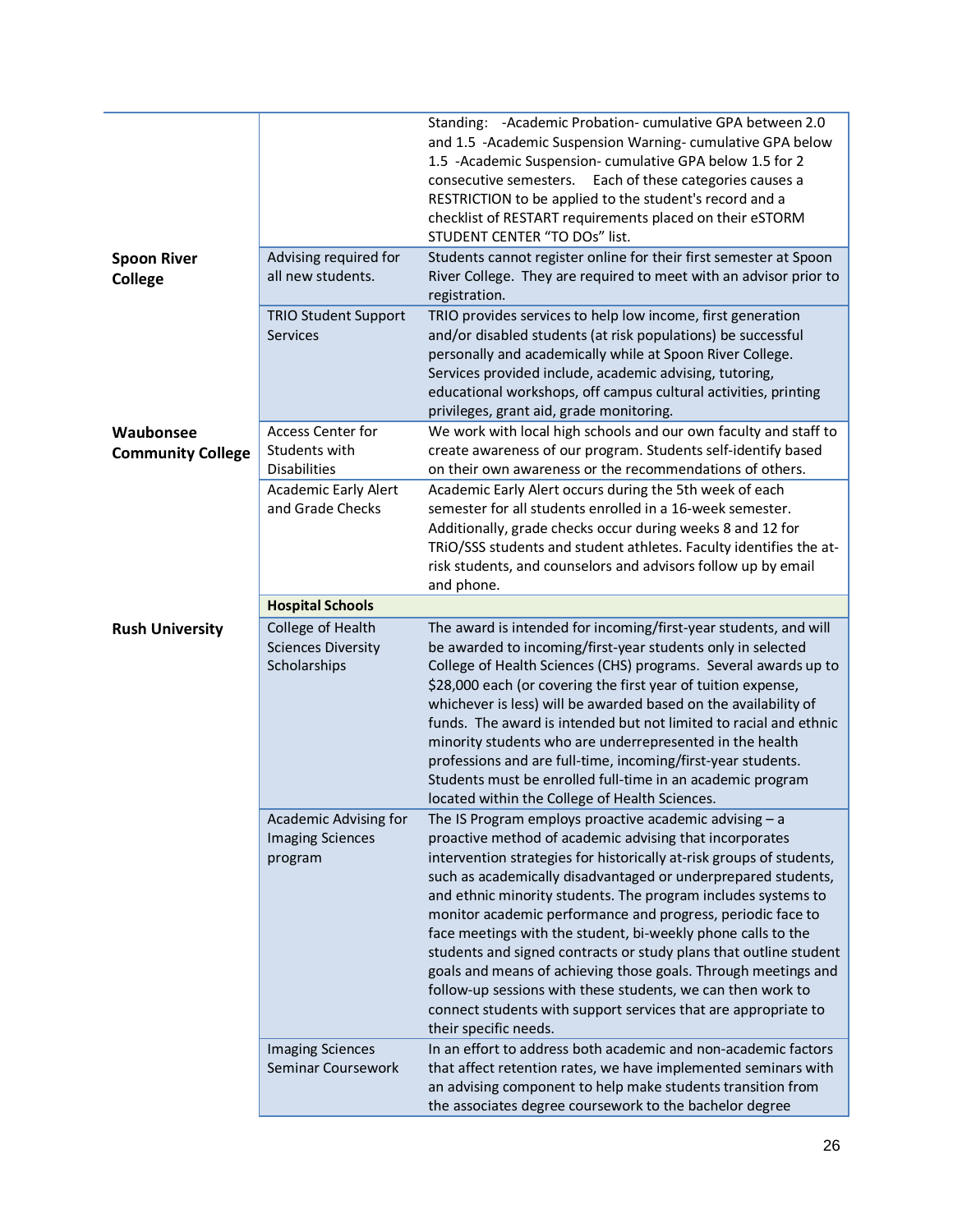|                                                           | <b>Proprietary Institutions</b>                                               | coursework. Seminars serve as an extension of an orientation<br>program to assist students in the development of both academic<br>skills and college survival tactics, including time and stress<br>management. The seminar course aims to provide students with<br>information regarding the college's resources, as well as "study<br>skills, career exploration, writing skills, and information about<br>technology that will enable them to be successful. During their<br>first class meetings, students complete a 50-item survey<br>designed to measure students' academic motivation<br>(performance and learning goal orientation, self-regulation,<br>etc.), their knowledge of the campus resources (Career Services,<br>Academic Advisement, Office for Student Life, etc.), and<br>academic responsibility (skills and behaviors associated with<br>academic success - creating study schedules, class participation,<br>and meeting with academic advisors). |
|-----------------------------------------------------------|-------------------------------------------------------------------------------|-----------------------------------------------------------------------------------------------------------------------------------------------------------------------------------------------------------------------------------------------------------------------------------------------------------------------------------------------------------------------------------------------------------------------------------------------------------------------------------------------------------------------------------------------------------------------------------------------------------------------------------------------------------------------------------------------------------------------------------------------------------------------------------------------------------------------------------------------------------------------------------------------------------------------------------------------------------------------------|
|                                                           |                                                                               |                                                                                                                                                                                                                                                                                                                                                                                                                                                                                                                                                                                                                                                                                                                                                                                                                                                                                                                                                                             |
| <b>DeVry University</b>                                   | <b>Inside Track</b>                                                           | Inside Track is a program run through an outside agency in<br>partnership with DeVry University to provide coaching and<br>supplement the student support services of the University. The<br>program works with students throughout their enrollment all<br>the way to graduation. It is currently in a pilot status at 7<br>locations.                                                                                                                                                                                                                                                                                                                                                                                                                                                                                                                                                                                                                                     |
| <b>Fox College</b>                                        | Fox College Retention<br>Program                                              | All students' grades are updated regularly in an online system<br>available to the students, their program directors, cohort<br>managers and the Director of Education. Any student with a D<br>in any class at mid-term must meet with their cohort manager<br>for individual counseling. At these meetings the cohort manager<br>reviews all current grades and feedback from instructors.<br>Discusses study strategies and potential needs of the student,<br>including tutoring. Student signs off on their understanding of<br>the outcome of the counseling session                                                                                                                                                                                                                                                                                                                                                                                                  |
| <b>Illinois Institute of</b>                              | <b>CSR</b> (Continuing                                                        | The S.O.S program if a faculty referral program where students                                                                                                                                                                                                                                                                                                                                                                                                                                                                                                                                                                                                                                                                                                                                                                                                                                                                                                              |
| <b>Art - Schaumburg</b>                                   | Student Review) and<br>Registration/Confirma<br>tion Task Force and<br>S.O.S. | who are failing at midterm can receive the opportunity to make<br>up missed work and pass the class by attending workshops led<br>by campus directors. The CSR and Registration/Confirmation<br>Task Force meetings combine Academic Affairs with Financial Aid<br>on campus to identify at-risk students early enough to solve<br>their problems before the next quarter begins to keep them<br>enrolled.                                                                                                                                                                                                                                                                                                                                                                                                                                                                                                                                                                  |
| <b>Illinois Institute of</b><br><b>Art - Tinley Park</b>  | Registration/Confirma<br>tion Taskforce,<br><b>Advising Center</b>            | The program is designed to identify and assist students who are<br>struggling around midterm and to help them thru the<br>completion of the term.                                                                                                                                                                                                                                                                                                                                                                                                                                                                                                                                                                                                                                                                                                                                                                                                                           |
|                                                           |                                                                               |                                                                                                                                                                                                                                                                                                                                                                                                                                                                                                                                                                                                                                                                                                                                                                                                                                                                                                                                                                             |
| <b>Kendall</b><br>College/Day<br>Div/Horizon<br>(Evening) | <b>Academic Coaching</b>                                                      | Help students get on tracks to be academically successful.                                                                                                                                                                                                                                                                                                                                                                                                                                                                                                                                                                                                                                                                                                                                                                                                                                                                                                                  |
| <b>Midstate College</b>                                   | Office of Student                                                             | The Office of Student Success is dedicated to helping students                                                                                                                                                                                                                                                                                                                                                                                                                                                                                                                                                                                                                                                                                                                                                                                                                                                                                                              |
|                                                           | <b>Success</b>                                                                | succeed, not only while a student at the College, but through a<br>lifetime of additional challenges. The Office of Student Success<br>can help students coordinate resources which will assist in<br>making the college experience positive, memorable, and                                                                                                                                                                                                                                                                                                                                                                                                                                                                                                                                                                                                                                                                                                                |